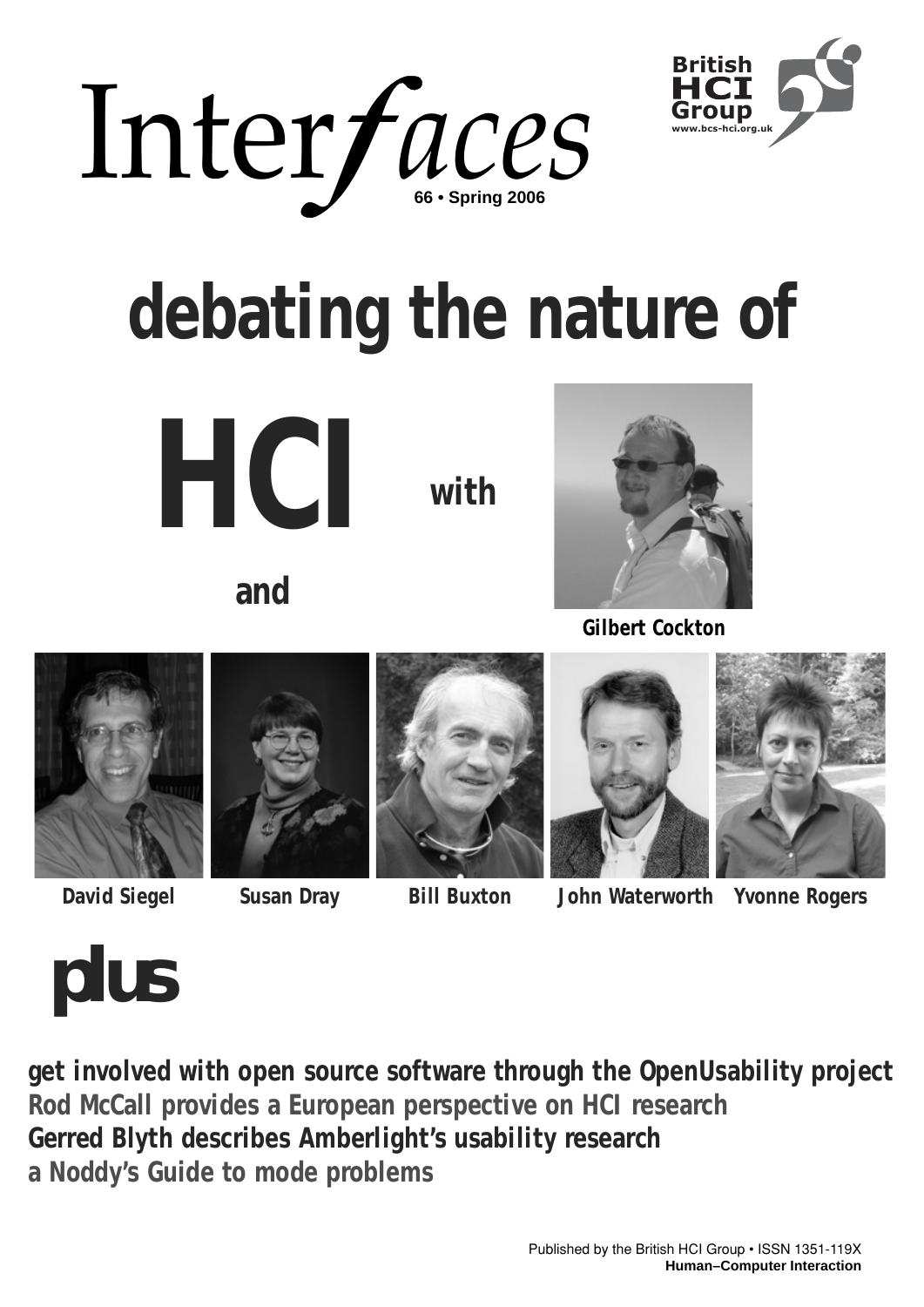

I am a Spaniard who spent the second half of his life in Italy. A repentant background in engineering together with a series of introspections in the world of design and the arts in Milan led me to explore the reality of interaction design. After my PhD I joined HiuGO, a major Italian services provider for the emerging Mobile Interactive Community, as

Head of HCI, in conjunction with academic duties at the Politecnico di Milano and consultancy for Vodafone and Nokia.

During a visiting period at the National Institute of Design (NID) in India, I bumped into a sort of shaman who miraculously predicted that soon I'd move from my beloved Milan to a thrilling (sort of tropical location I assumed) location in the seaside; some months later I found myself living in the UK, as an academic at the University of Brighton.

Since then I've been devoted to exploring the user experience in future scenarios of pervasive communication and, in particular, to unfold the future of mobile and pervasive iTV. Among the new stimulating activities I have engaged with was joining the Events Sub-group of the British HCI Group. Thanks to the work of Chris Roast and, subsequently, Peter Wild (from whom I took over the role of Chair) the Subgroup was happily well structured already and with clear responsibilities. The main mission of the Sub-group is to support the events that the British HCI Group either runs itself (such as the HCI annual conference) or co-runs with other organisations, or just to promote activities (mainly oneday events) organised by other institutions.

The HCI annual conference, which this year will celebrate its 20th anniversary with the theme 'engagability', is one of the main activities of the BCS HCI Group. Fintan Culwin is doing an admirable job in liaising with this matter. In order to provide process support for the annual HCI conference, we are in the process of creating a permanent Conference Steering Group, represented by a selected number of prominent HCI conference veterans.

These years have witnessed an increase in the number of BHCIG run or associated workshops as a result of active teamwork with Colin Venters. We also promote regional events such as the South West Usability Group (SWUG), UPA in Cardiff, UPA in Scotland and the UXnet meetings in London.

Usually the collaboration with externally organised events consists of promotion using the different groups' channels: UsabilityNews [\(www.usabilitynews.com](http://www.usabilitynews.com/), our web site [\(www.bcs-hci.org.uk/news.html\)](http://www.bcs-hci.org.uk/news.html), and the BCS weekly Events Calendar (www.bcs.org/BCS/Awards/Events/ [BCSEventsCalendar\). Reciprocally, organisers are asked](http://www.bcs.org/BCS/Awards/Events/ BCSEventsCalendar/) to include our logo on the event's web site, and distribute our promotional material in delegate packs at the event. Likewise we are keen on offering an events discount registration (when applicable) for our members, improving, in this way, the attendance. Our future events agenda aspires to increase the quality and involvement nature of our collaborations. In this sense we have started a significant cooperation with the

# View from the Events Chair<br>Lam a Spaniard who spent the **CONTENTS**

- **2 View from the Chair**
- **3 Editorial**

**Deflections and rebounds**

- **4 How fat can we get, where do we fit in? Gilbert Cockton**
- **4 What HCI adds to the product development stew David A. Siegel and Susan M. Dray**
- **5 Who cares if you are dressed if you are alone? Bill Buxton**
- **6 Is HCI spiralling out of control (and does it matter)? John Waterworth**
- **7 What a ludic suggestion: taking the fretting out of HCI Yvonne Rogers**
- **8 New technologies, old habits Russell Beale**
- **9 My PhD Chee Siang Ang**
- **10 Noddy's Guide to mode problems Hokyoung Ryu**
- **13 Eyetracking workshops Laura Cowen**
- **14** *Introducing***… Amberlight Gerred Blyth**
- **16 European perspective Rod McCall**
- **18 OpenUsability.org Jan Muehlig and Celeste Lyn Paul**
- **21 Workshop report Peter J Wild and Claudia Eckert**
- **22 Experiencing design Robert St Amant**
- **23** *Interfaces* **reviews edited by John Knight**
- **26 Profile: Nick Bryan-Kinns**
- **28 HCI Executive contact list**

Ergonomics Society which entails, for example, our endorsement of ESHCI 2007. We have been lucky to have a usability industry-based volunteer on the Events Sub-group. Furthermore, with the crucial support of Bhiru Shelat we aim to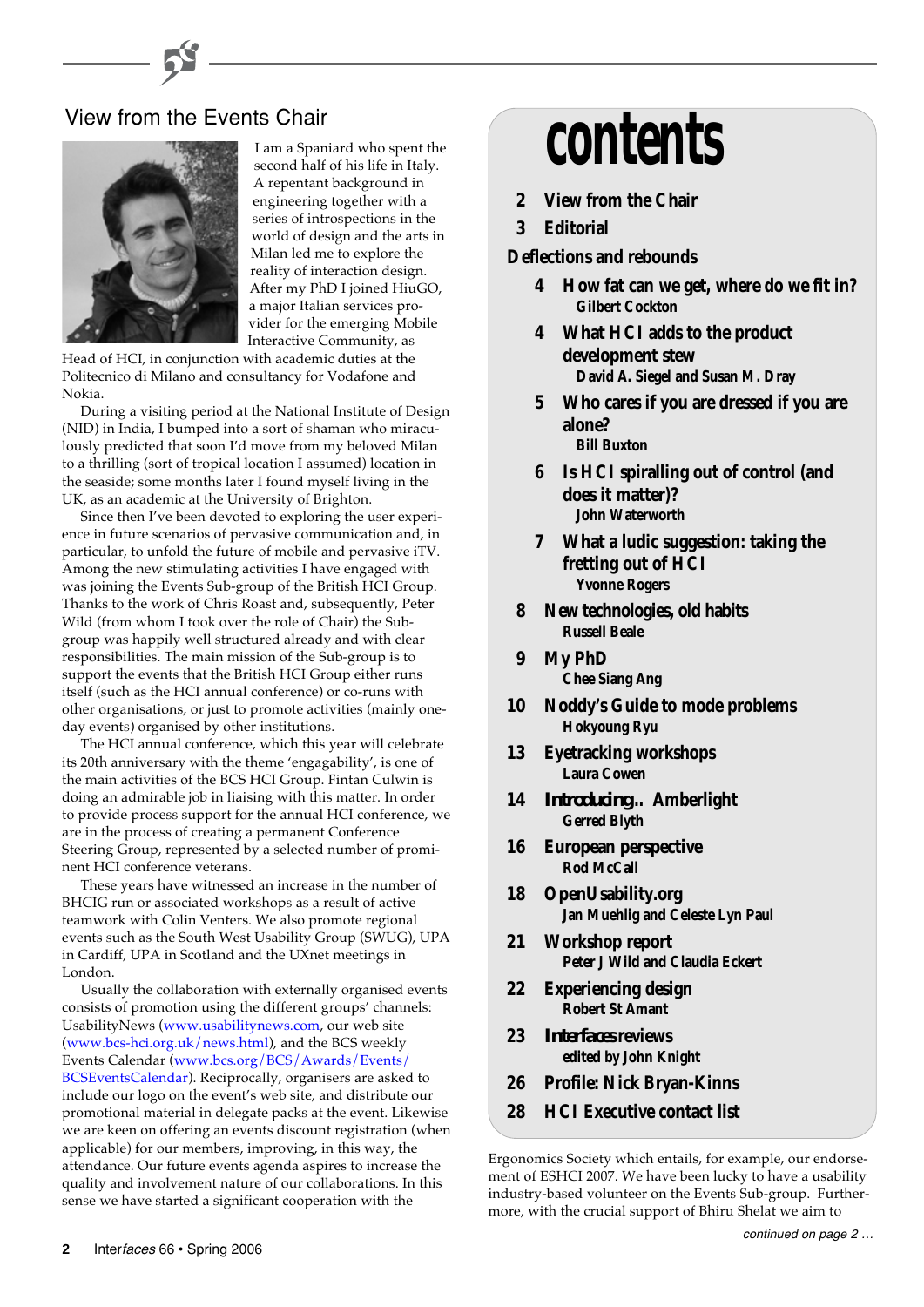

## Editorial **Laura Cowen**

Hello and welcome to *Interfaces* 66.

This issue, *Interfaces* gets interactive and we begin with an extended edition of Gilbert Cockton's Deflections column; a collection of pieces that reflect Gilbert's discussions about HCI with David Siegel and Susan Dray, Bill Buxton, Yvonne Rogers, and John Waterworth.

Meanwhile, Jan Meuhlig and Celeste Lyn Paul describe how user-centred design can actually benefit from the open source software development process, where early and much testing is a major feature of development. They encourage you to provide usability and user-centred design expertise to open source software projects through their site OpenUsability.org. With the launch of the Open Source Academy by the Department of the Deputy Prime Minister last Spring ([www.opensourceacademy.gov.uk](http://www.opensourceacademy.gov.uk/)) and the increasing popularity of open source software like the Firefox web browser, open source software is gaining mainstream acceptance and a good working relationship with the usability community can only help that.

With the new year, comes a new column, *Introducing*…, which will look at the HCI research done by a different research group or company in each issue; this issue, Gerred Blyth introduces the usability research at Amberlight Ltd, an HCI consultancy in London. And, just to show that we're not all about throwing out the old for the new, Hokyoung Ryu of New Zealand brings about the welcome return of the Noddy's Guide, this time looking at how to avoid the problems caused by badly designed modes in interfaces.

Finally, I encourage you to respond to the call for participation in HCI2006. The full paper deadline is now past but

**RIGHT TO REPLY**

Make Interfaces interactive! We invite you to have your say in response to issues raised in Interfaces or to comment on any aspect of HCI that interests you. Submissions should be short and concise (500 words or less) and, where appropriate, should clearly indicate the article being responded to. Please send all contributions to the Editor.

**To receive your own copy** of *Interfaces*, join the British **Profile: Alan Dix, alan@hcibook.com** HCI Group by filling in the form on page 27 and sending it to the address given. Photo credits: page 14,15 Amberlight Partners Ltd

there's still time to submit short papers before the 5th May. For full details, see [www.hci2006.org](http://www.hci2006.org/). The excellent HCI2005 last summer in Edinburgh made a few changes to the usual format, including, for instance, the introduction of the Conference Fringe. HCI2006 promises more updates to reflect changes in the HCI field – though what the slightly surreal conference website says about the field, I'm not sure…



Laura Cowen is a Technical Writer at IBM Software Development Laboratories near Winchester, Hampshire. She previously worked as a Usability Researcher for an information design company in Milton Keynes, which included a very brief semi-academic career in eye movement and usability research.

**Laura Cowen** laurajcowen@yahoo.co.uk

… continued from page 1

strengthen our promotion and management of events that are more relevant to usability professionals.

Student representatives have undertaken valuable work in the Events Sub-group, and as we are always willing to find motivated student representatives I take this opportunity to announce an open call for new volunteers.

> **Anxo Cereijo Roibás** University of Brighton A.C.Roibas@bton.ac.uk

#### **NEXT ISSUE**

Interfaces welcomes submissions on any HCIrelated topic, including articles, opinion pieces, book reviews and conference reports. The next deadline is **15 April**, but don't wait till then – we look forward to hearing from you.

With thanks to commissioning editors: Interfaces reviews: John Knight, John.Knight@uce.ac.uk My PhD: Martha Hause, m.l.hause@dsl.pipex.com

Deadline for issue 67 is **15 April 2006**. Deadline for issue 68 is **15 July 2006**. Electronic versions are preferred: RTF, plain text or MS Word, via email or FTP (mail fiona.dix@hiraeth.com for FTP address) or on Mac, PC disks; but copy will be accepted on paper or fax.

**Send to: Interfaces, c/o Laura Cowen, Mail Point 095, IBM United Kingdom Ltd., Hursley Park, Winchester Hampshire, SO21 2JN**

**Tel: +44 (0)1962 815622; Email: laurajcowen@yahoo.co.uk**

**and** copy email submissions **to Fiona Dix, Interfaces production editor; email: fiona.dix@hiraeth.com**

PDFs of Interfaces issues 35–65 can be found on the B-HCI-G web site[, www.bcs-hci.org.uk/interfaces.html](http://www.bcs-hci.org.uk/interfaces.html)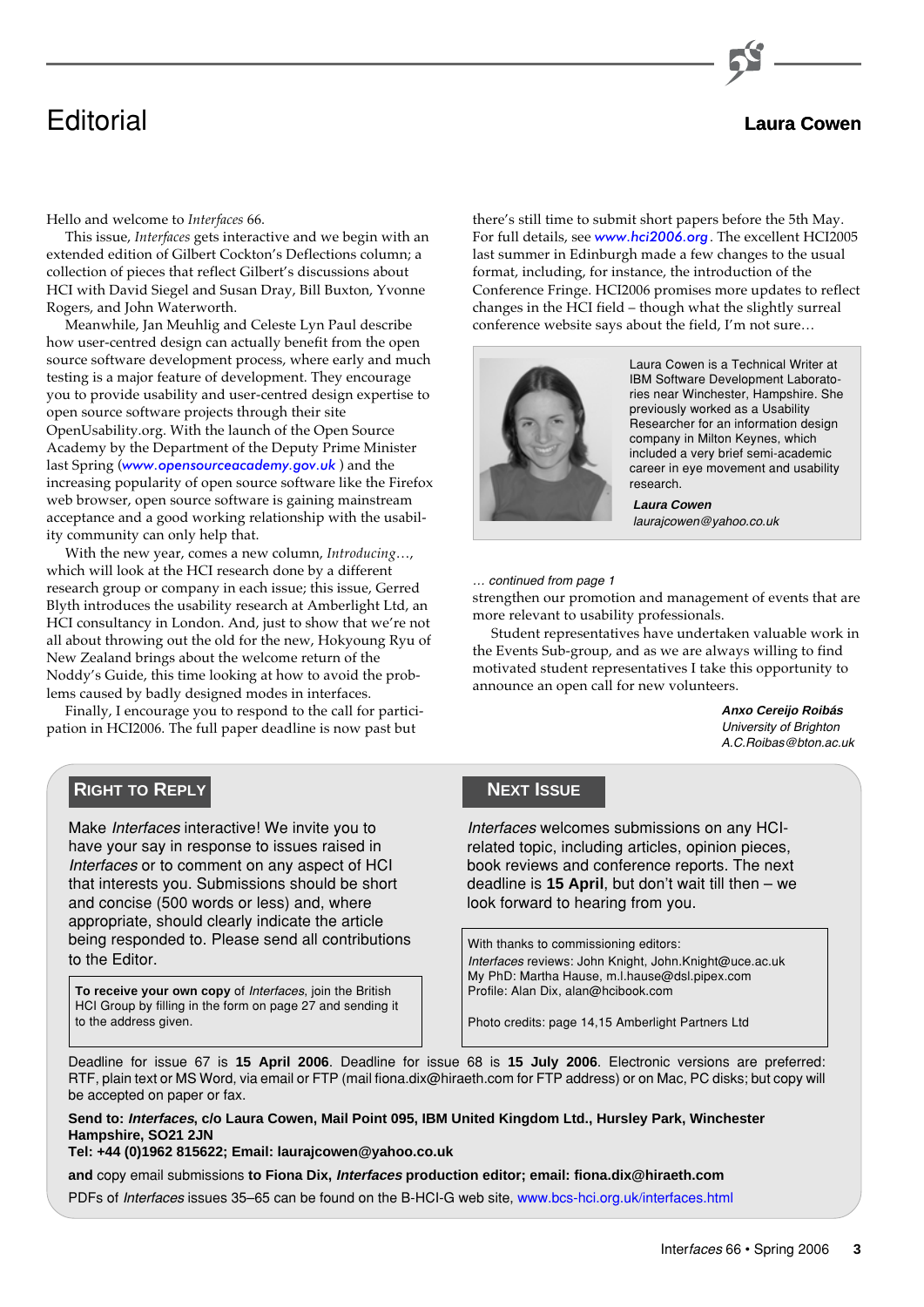## Deflections and rebounds How fat can we get, where will we fit in? **Gilbert Cockton**

Well, ACM <*interactions*> did publish a reply to the letter about the column that provided one focus for my previous Deflections column. However, *Interfaces* stays one step ahead of our colorful [sic] co-organ as usual, putting all the responses in the same issue, rather than stringing them out for almost a year (<*interactions*> Vol. 12 issues 2, 5 and 6). What's more, we also have a letter from John Waterworth about my other focus, Yvonne Rogers' 'Is HCI in danger of spiralling out of control?' piece in *Interfaces* 64, and Yvonne's reply to both John and I!

Smugly, I write, where there's a will there's a way. And long may it continue. HCI needs open and vigorous debates. It's a field that is largely constructed by outsiders: the user-friendly technopolitics of the 1980s (Alvey, MCC, 5th Generation, ESPRIT), the "I'm a usability professional now" autodidacts of the 1990s, as well as more timeless personas such as the "can't you just make it usable?" software engineer who believes that usability can be poured in (or worse, painted on), the "it's just applied psychology" moonlighting academic consultant, or the "we followed all the guidelines" e-government managers who have never yet failed to tick any set of boxes surrogate for real work.

Their enviable certainty can even make it feel that there is no need for a debate within HCI about what it is, its relation to design, and its scope as an academic discipline. Actually, we need a very visible massive debate on the nature of HCI and its relation to real design, since for every one of 'us' there are scores of outsiders with very clear views on what usability, usercentred interaction design, and user friendliness are all about. We have to be loud, clear, well informed, persuasive, and authoritative. User hugging is about as effective as tree hugging. Stop 'fighting for the user' and don't make a fool of yourself by 'getting angry'. Just deliver, and where you can't, explain why and state what we need before we can.

This issue's expanded 'Deflections and rebounds' begins with David Siegel and Susan Dray's response to my piece (as well as to Bill Buxton's letter); this extends their letter in <*interactions*> 12(6). It all began with their <*interactions*> piece back in February. Next, sticking with the chronology, comes Bill's expansion on his letter <*interactions*> 12(5), which is also a micro version of his lively Interact plenary. Then, as if by magic, John Waterworth's letter arrived after *Interfaces* 65 had gone to press, so we include this here as well. Last comes Yvonne's response to my previous Deflections piece.

So, what's the answer, or indeed, what's the question? There are many of both, but having promised to give away my column for this issue, I can hardly start taking it back. Read, decide for yourself, and *please* share your responses. Our editor, Laura Cowen (laurajcowen@yahoo.co.uk), looks forward to your contributions.

#### **What HCI adds to the product development stew**

**David A. Siegel and Susan M. Dray** Dray & Associates, Inc., Minneapolis, MN, USA

david.siegel@acm.org dray@acm.org

Our thanks to Gilbert for inviting us to this debate. However, we have been scratching our heads trying to figure out what is being debated. It looks like each party is simply emphasising different themes that are part of a larger truth. When we review the comments of Yvonne, Bill, and Gilbert, it seems they are all talking about how our field and its role should be defined, what its appropriate role is *vis-à-vis* design, and what makes HCI relevant and useful. While we think that many apparent 'disagreements' are really matters of nuance, here's our perspective on a few of them.

Let's start by talking about one thing the dispute is not, for us. Some of you may not have known what Gilbert was referring to in his last Deflections column when he alluded to a 'debate' between us and Bill Buxton. We published a piece in the March/April issue of our Business Column in <*interactions*> (which sadly for us is no more) in which we discussed the dangers of a turf war between ethnography and usability over their roles as contributors to design. Four months later, a letter from Bill appeared expressing his confusion that we did not describe any design process he recognised. We were confused that he was confused, because we never pretended to be explaining the design process. We vehemently agree with Bill's statement that design is the glue that makes ethnography and usability relevant at all. However, we are referring to design as an overall endeavour uniting many participants, and not talking about the pre-eminence of one professional group over another.

Now, let's turn to what may be a more substantive disagreement. Bill also objected to our mention of 'designer guesses about people' as an influence in the product development process that ethnography and usability balance with behavioural data. Bill asked 'on what planet' this was true, and went on to say that all designers he knew cared deeply about their users, etc. We acknowledge that we probably singled designers out unfairly, because many in the process make these guesses, not just designers. However, we certainly have seen designers on this very planet doing it as well. When this happens, it is not because they do not care, but rather because this may not be how their roles are set up and because of how product development is structured in their environments. Often, others dictate requirements to them based on guesses, and it is neither their role to challenge this, nor do they typically have a systematic means to do so. To deny that this happens is to suggest there is no need for the skills of usability or ethnography. It is certainly proper to question whether ethnography and usability as practised are as useful as they should be – and many besides Bill have done so – but we object to portraying them as inherently incapable of making core contributions to design. More on this later.

We have no problem with Gilbert's statement that we should reframe 'our whole enterprise as providing effective support for design'. The question is what exactly do we contribute? One thing that does not define our contribution in the applied world is theory. No one in business environments is interested in theory for its own sake, and few even care about its potential value in producing knowledge that could generalise across instances of a problem to reduce reinventing the wheel.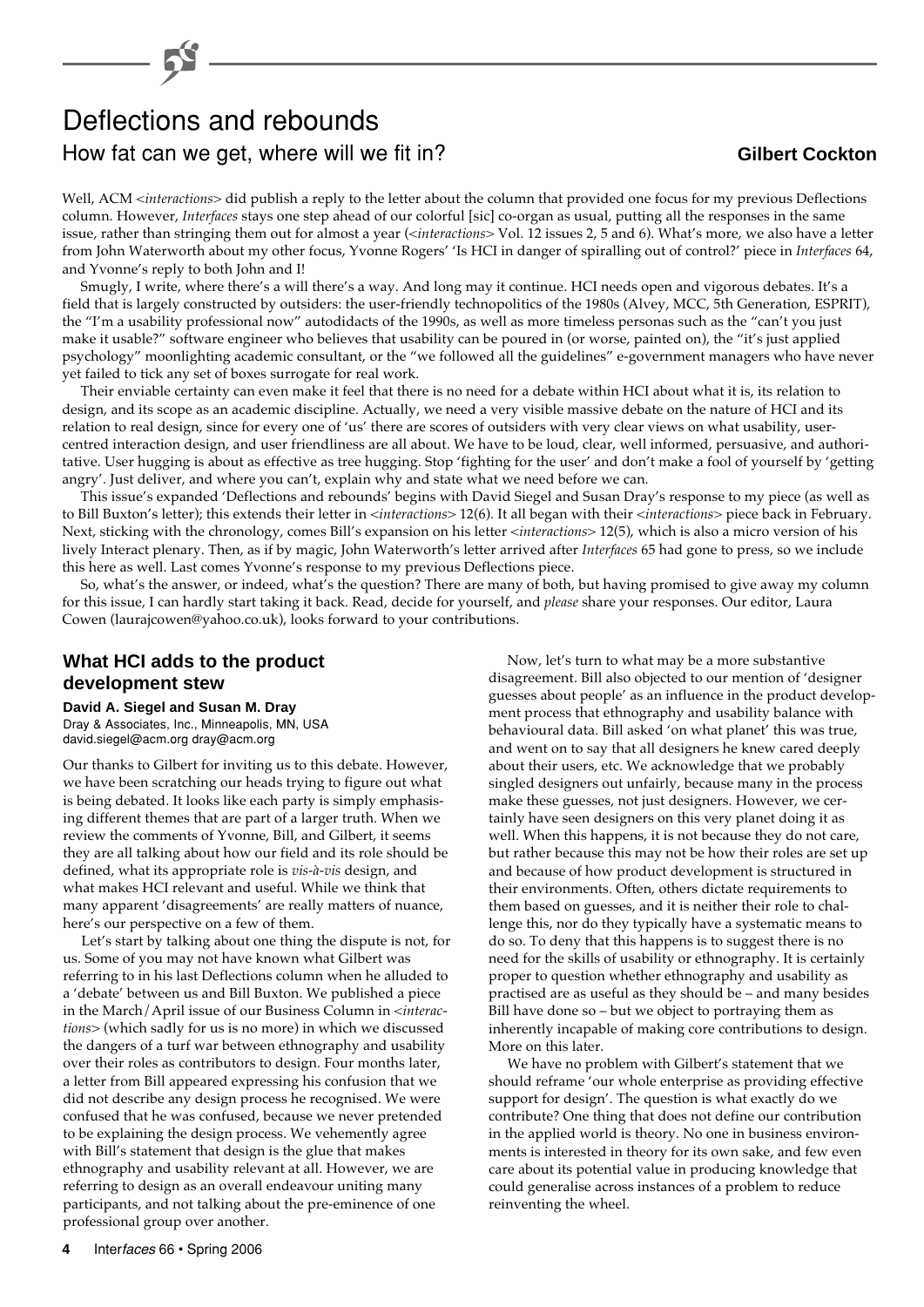Companies are interested in turning out products that succeed in the market place and that don't create too many headaches later. Decision makers in companies want to do this in the quickest, cheapest way they can, while managing perceived risk, both for their companies and for themselves politically. The sociology and politics of product development make it an enormous dialectical stew of influences, perspectives, and pressures. Diverse stakeholders with complementary or conflicting priorities advocate for attention to the factors that are their particular concerns. Trade-offs among these competing pressures are very hard to analyse rationally, so decisions are the outcome of complex political and social processes. Arguments are often evaluated solely on their face validity, which is most compelling when they are very specific to the particular product under consideration. In this environment, design recommendations based on abstract HCI theory will not carry much weight.

Even if we could get companies to stop being so darn political and just listen to us, we'd be unable to guide them to success based on our theories. HCI theory is a very long way from being powerful enough to guide specific design decisions for specific products in specific domains with specific business models under specific market conditions, and from considering the trade-offs among so many other decisions that all influence each other and which together determine the form of the final product.

Actually, it may not be fair to expect this of any theory. Even powerful theories like Newtonian or quantum physics, the germ theory of disease, or continental drift, all of which have generated enormous bodies of much more coherent research than HCI, don't directly dictate the details of what practitioners must do in individual cases, and design requires getting the details right. Theory-based research can give a head start but, in many ways, applied research picks up where theory leaves off. It draws on layers of accumulated empirical experience, leading to general guidelines, increasingly specified over time to narrow down the approaches for sub-categories of cases, and then tweaked through empirical attempts to adjust the approach to the particularities of the present case.

So what *do* HCI people offer, or what should they be contributing to the design process? We think it is more useful to talk in terms of the skills and perspectives we contribute, rather than theoretical knowledge. Ideally, we bring things like:

- Both knowledge about how to study behaviour, and a deep understanding of the pitfalls of behavioural research
- The ability to bring analytical rigour to highly complex information filled with 'noise'
- An understanding of the strengths and limitations of different methods for gathering user and customer data that play a role in developing design requirements
- An ability to make explicit the implicit assumptions about people that are inevitably embedded in product feature and design ideas, and to turn these into hypotheses to be evaluated
- Experience and skill in 'breaking mental set', a skill we draw on in developing alternative hypotheses, and one that is very similar to the

ability to discard limiting central design assumptions and envision other sometimes radically different design approaches

• The ability to recognise limitations to the applicability of general guidelines to the present case, to see the possible existence of intervening variables, such as contextual factors or distinctions among usage scenarios or categories of users that may require alternative design modifications to address them.

The list could go on but our point is that these important skills are much needed and often lacking in product development. The ones that address the pitfalls of studying human behaviour, and going about it in a way most likely to yield useful implications for products, are fairly specialised contributions of those in HCI who are focused on behaviour. Others overlap with skills needed for the design endeavour, and provide the basis for collaboration with designers, both in inventing and refining solutions.

However, HCI professionals cannot make their proper contribution if they are content to simply provide rich description (ethnography) or testing (usability). Those who limit themselves in this way will remain peripheral, and some certainly deserve criticisms such as Bill's, just as some people in design roles who are limited in their core skills do. But let's not turn the discussion into attempts to define rigid boundaries that self-fulfillingly relegate HCI people to these peripheral roles, and exclude their being collaborators in generating new solutions, much less turn it into a contest about who is more important.

Susan Dray and David Siegel are user-centred design consultants who have worked with designers, engineers, marketing professionals, product development managers, and fellow HCI professionals in more than 60 companies since 1993 to help them create products, systems, and services that are useful, desirable, and usable.

#### **Who cares if you are dressed if you are alone?**

#### **Bill Buxton**

Microsoft Research, bibuxton@microsoft.com

Let me dredge up an old observation. I made it during a CHI plenary talk. I was trying to explain why I wasn't coming to the conference any more. It was that the Gaithersburg Conference, which led to the formation of SIGCHI, took place after the commercial release of the graphical user interface and the Xerox Star. That is, the CHI literature played no role in the development of what was perhaps the greatest contribution to improving people's experience using computers. There was no CHI literature!

Now let's flash forward. Imagine stacking up all of the CHI literature that has accumulated since then. It would make a pile that was a couple of storeys high. Yet, despite all of the work that pile represents, we as a discipline have not come up with anything that even begins to compare with those innovations that preceded the establishment of our field as a distinct discipline.

So here is the thought that drove me to speak then: We could have done so, we should have done so, and even now, I feel like a failure for not having done so.

Yet, we were not wasting our time. No. We were doing hard and useful things. But they had far more to do with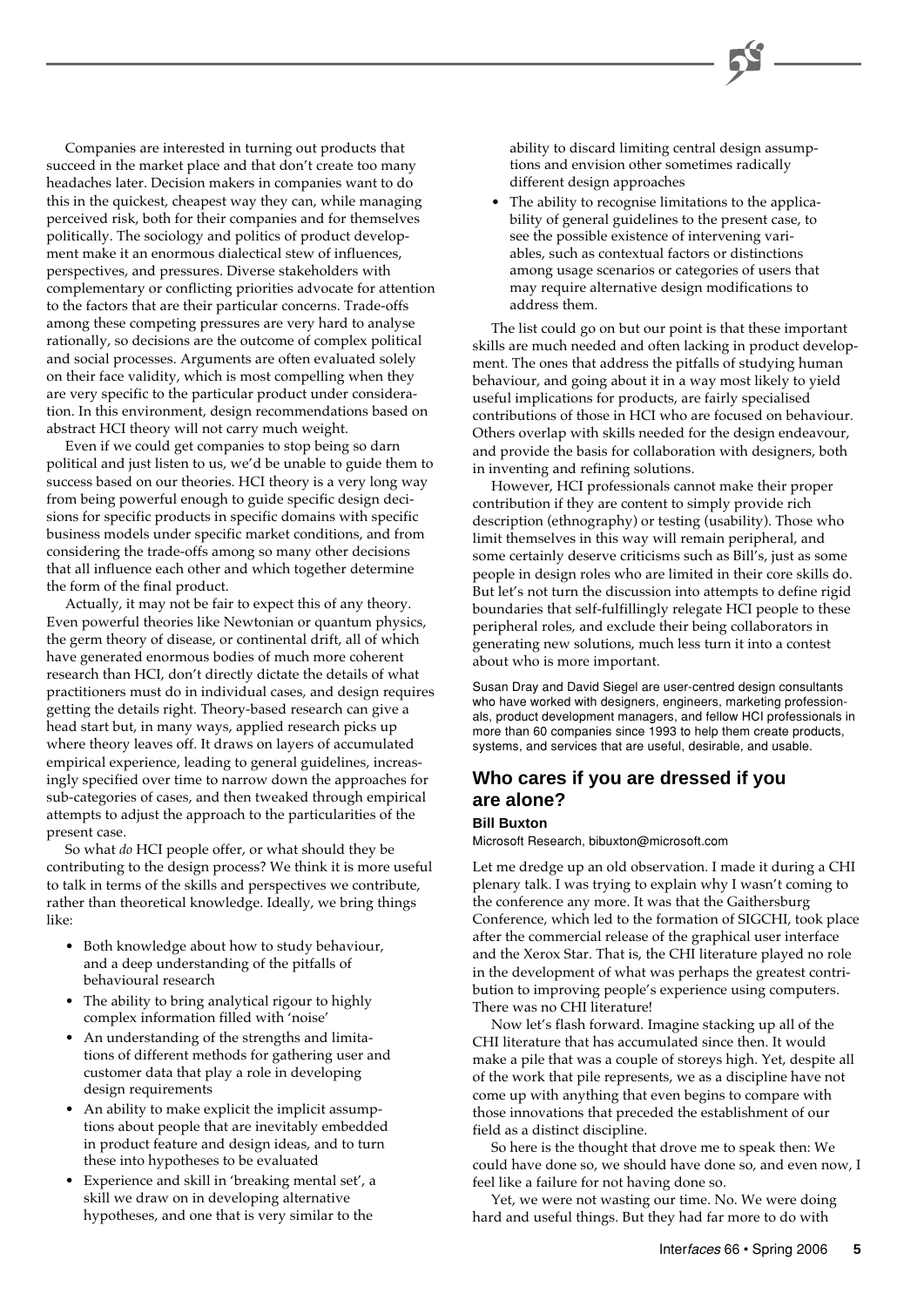analysis, evaluation and engineering than with the design of new things. It was distinctly not about doing to the GUI what the GUI did to the command-line style interface that preceded it.

One way that I would characterise this is to say that as a community we have been obsessed with learning how to *get the design right* rather than how to *get the right design*. Obviously both are critical, but without the latter, you fail, regardless of how well you do the former.

'Getting the design right' is largely what usability is about. And while ethnography helps inform 'getting the right design', it does not do it. Both ethnography and usability are important and worthy of respect, but they are not sufficient to do what needs to be done. Without either divine intervention or a competent designer, they will fail in doing so.

Am I being too harsh or too dramatic? For once, I think not.

In the past three years I have been making a study of software companies. Here is what I learned. After their first product, in terms of designing new (as opposed to n+1) products, they suck. Is that blunt enough?

Look at Adobe. A great company with great products. But, besides their first application, *Illustrator®*, they have produced precisely one other application in-house: *Acrobat®*. All others came about through mergers and acquisitions. And Adobe demonstrates the rule, not the exception.

So if you are some CHI attendee who aspires to change the world through great innovation and your skills at shaping wonderful user experience, you had better go and work for a start-up, since without some serious changes, working for an established company will mean that you either (a) work on great innovative products that fail or never ship, or (b) work on version 7 of some established application that is so encumbered by the restrictions of the legacy code that you will live a life of frustration trying to make the proverbial silk purse out of a sow's ear.

Not the future that our prototypical young, bright enthusiast deserves. But in my view of the world, this is more or less where we are.

While the CHI community is fiddling around with our ethnography–usability dilemmas, Rome is burning, and has been doing so for years! If we believe the rhetoric about total user experience and value-based design, then perhaps we should spend a bit more time thinking about what makes products succeed, and how we can contribute to that, rather than how to get 10% better performance out of some menu.

And lest I be accused of being an old fart arguing about yesterday's news (the GUI), may I point out that having not learned our lesson with the GUI, mobile computing (as manifest in the smart phone, for example), is following exactly the same track as the GUI towards self-destruction due to feature bloat. The platforms have changed, but the song remains the same.

So let me put it to you this way. Let's take a successful and iconic design: the iPod. My feelings are this. I think that the design is seriously flawed. Working from the existing design, I think that any undergraduate design student that couldn't do significantly better may not be worthy of graduating. Let me soften that a bit. They can graduate. I just wouldn't hire them. (By the way, before the hate mail starts, I mean no disrespect for Jonathan Ive and his team. Hell, he himself revised the user interface three times during the three years that it took the iPod to become an 'instant success'.)

But here is the kicker: I also believe that the design of the

iPod could have been a lot worse and it *still* would have been a phenomenal success. The reason is that 'The Design' with a capital 'D' is only minimally about that white and silver object with the rounded corners, the circular controller and the hard disk inside. Rather, my analysis says that there was not a single part of the Apple organisation that was not involved in the iPod success, and that each excelled in its own sphere of 'design' and that is what made 'The Design' so outstanding.

But you won't learn about that at SIGCHI. Too bad.

Time for change?

Bill Buxton is a designer, researcher and old man about town who recently joined Microsoft Research as Senior Scientist, thereby demonstrating that he is still an optimist, and has a strong faith that some companies are as hungry for these types of change as he is. He is in the final stages of finishing a book on sketching in experience design.

### **Is HCI spiralling out of control (and does it matter)?**

**John Waterworth** jwworth@informatik.umu.se [http://www.informatik.umu.se/~jwworth](http://www.informatik.umu.se/~jwworth/) Dept of Informatics, Umea University, 901 87 UMEA, Sweden

In *Interfaces* 64, Yvonne Rogers frets that HCI (or Interaction Design, as she prefers to call it) may be spiralling out of control. My view is that it has never been under control, and that this is the way things are bound to be. We became human through the development of technology, and the technology is evolving rapidly. We can only try to make sense of it, and thus of ourselves, as we go along. This is not a new situation.

I've worked in the field for over 25 years, and as far as I know there never was a time when HCI was a nicely constrained and tightly defined area, with well agreed methods and established results (or even a generally accepted name). You can't do that kind of science if your object of study is a complex set of rapidly evolving forms, which is what information and communication technologies are. We have never got past the pre-taxonomic stage; perhaps we never will. I attended my first CHI conference in 1985, in San Francisco, and the worries were the same: what is HCI (or CHI)? Does the 'I' stand for interaction or interfaces? What should be included, and what not? How do research and practice relate? Ethnographic methods, Wizard of Oz, video prototyping, scenario-based approaches, and so on, were all around in the 1980s, and it was already clear that HCI was chasing a moving target. It probably always will be, and that's why it's such fun.

One of the more confusing things that happened to HCI was its marriage to 'design' in the early 1990s. HCI became HCID – Human–Computer Interaction Design. This may have been a reaction to the uncomfortable feeling that HCI is not really a science. Even if you were not a designer, what was studied was design (or designs?), because HCI is always designed. HCID studied how the way HCI was designed (the result of designing, not the process, at least not usually) affected people, and vice versa (how the characteristics of people impact, or should, on HCI designs, or – less commonly – designing). During the last few years HCI Design has become Interaction Design, as a response to the fact that many things we are interacting with are no longer primarily computers. But a 'more encompassing term' cannot be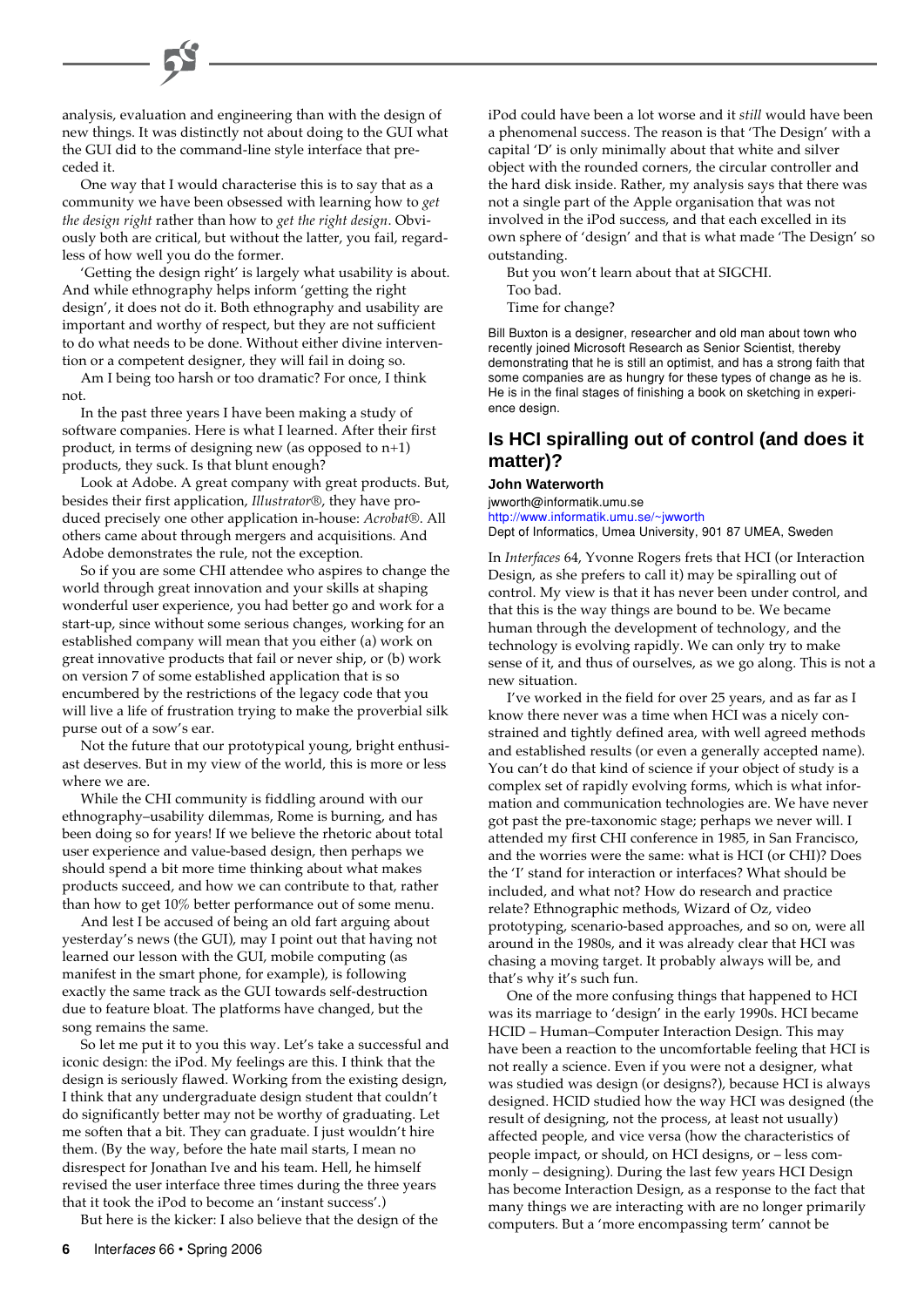expected to help constrain the field (not that I think it should be constrained). And I really don't see how the term helps us in 'focusing more on what is being done', since what is being done in HCI is often not design! The word 'design' seems to add nothing except confusion between product and process, but it has certainly caught on.

Every artifact can be said to be designed, but this misses a crucial point: how artifacts (especially information artifacts) are actually used is often, even usually, not designed. And whether a designed artifact is successfully adopted for some purpose (whether or not it was designed for that purpose) is not predictable. This is again rather like evolution, from which we should know that the emergence of new species cannot be predicted by looking at an existing environment. Designing contributes to the process of technological evolution underlying how we interact, but it does not determine it. What HCI studies is interaction and its evolution. We shouldn't try to constrain it, because we don't know how it could or should develop. Let's enjoy that, not worry about it.

John Waterworth is Professor of Informatics at Umeå University in northern Sweden, and Research Manager of the Q-life studio there. He has a PhD in Experimental Psychology, and has carried out research on various evolving forms of human–computer interaction since 1980.

#### **What a ludic suggestion: taking the fretting out of HCI**

#### **Yvonne Rogers**

Indiana University, yrogers@indiana.edu

My piece in *Interfaces* 64 on whether HCI is in danger of spiralling out of control has caused quite a stir. John Waterworth and Gilbert Cockton have risen to the bait and responded to a number of points I made about where HCI has gone in the last 20 years. It appears I am fretting too much about the state of HCI today and have a nostalgia for the 1980s, when the mission, goals, and methods of the field were clear and 'fixed'. I admit to being concerned about the current lack of direction in the field and the uncertainty as to where it is heading, but I did not mean to give the impression that I saw the 1980s as the glory days. My intention was to contrast then and now, pointing out how markedly different the field has become. In the 1980s, there was a core set of challenges and goals that researchers tried to address. Now, it seems anything goes and there is little consensus as to what are the important questions or how they should be addressed.

Nor did I mean to suggest that we needed somehow to manage or constrain the rapidly expanding field or take the fun out of research and design. Rather, I am advocating more reflection in, and meta-level analyses of, the field. Specifically, I would like to see a core set of fundamental challenges and questions being proposed – similar to the approach adopted in Computer Science and e-Science in the UK that covers a range of big issues and burning questions. Don Norman laid out a similar quest for Cognitive Science in the 1980s, when he specified 12 big issues for the field, to which he subsequently added four more a decade later (Norman, 1980). These had a significant impact on the Cognitive Science community, leading to new research agendas and significant conceptual developments.

One reason for tabling such challenges and issues is to spark debate, identify a common set of concerns, make explicit poorly articulated assumptions about humans,

technology and design and focus the collective mind on what are the important ideas – all of which is healthy and necessary to raise the intellectual level of the field. Of course, such debate does not have to stifle creativity nor inhibit those wishing to pursue alternative avenues of research and design, but it can provide a common sense of purpose for the field – something that is lacking at the moment.

I agree with both Gilbert and John that HCI is no longer pretending to be a science and that there has been a significant shift towards both understanding and supporting the design process. However, the transition has had its tensions and problems. For one thing, there is a need to come to terms with the fact that design has developed its own set of methods, traditions, goals, and aspirations and that HCI researchers need to be respectful of these. The mistake psychologists made in the 1980s of adopting the rhetoric of compassion (Cooper, 1991) – imposing their own views of what needed to be done by another community, i.e, software developers – should not be made again by the current generation of nondesigners (e.g., anthropologists, sociologists and dramaturgists) who are now participating in the field. Conversely, if these interlopers stay on the fringes they will have limited impact. Instead, it will be more productive if they can join in, contributing to the big challenges confronting the field.

Unlike Gilbert, I don't think we should be focusing exclusively on design. We need also to develop new theories of human–technology interaction. Cognitivists – who are no longer fashionable – still have an important role to play in helping us understand the psychology of human–technology interactions. Mental models and affordances (both derived from psychological theory) may be tired buzzwords from the 1980s, but at least they provided researchers, designers, and even the layperson with an effective way of talking about the phenomena surrounding human–computer interactions. Perhaps, a new set of concepts, metaphors and terms is needed that can enable users, designers and researchers to understand and talk about user experiences and technological developments; for example, the problem of how to manage, navigate, and conceptualise the masses of files individuals are accumulating on their computers, mobile phones, cameras, memory sticks, and the Internet. Personal Information Management (PIM) calls for new ontologies, tools, and representations (CACM, 2006). If this and other topics could be better understood at a psychological level, a new body of relevant knowledge might result in design principles that all could find useful and feel comfortable using. That, to me, is progress.

And finally, I challenge all of you to follow in Don Norman's footsteps and generate 12 issues for Interaction Design.

*Communications of the ACM* (2006). Special Issue on Personal Information Management, 49(1).

Cooper, G. (1991). *Representing the User*. Unpublished PhD. Open University, UK.

Norman, D. (1980). Twelve Issues for Cognitive Science. *Cognitive Science*, 4, 1 32.

Yvonne Rogers is a professor of HCI and an academic at heart. She has worked most of her life in universities, from Sussex to Stanford, but has also spent time working in research labs including a stint at Apple Computer Inc. She has just completed the 2nd Edition of her textbook Interaction Design: Beyond HCI along with co-authors Helen Sharp and Jenny Preece, due out later this year.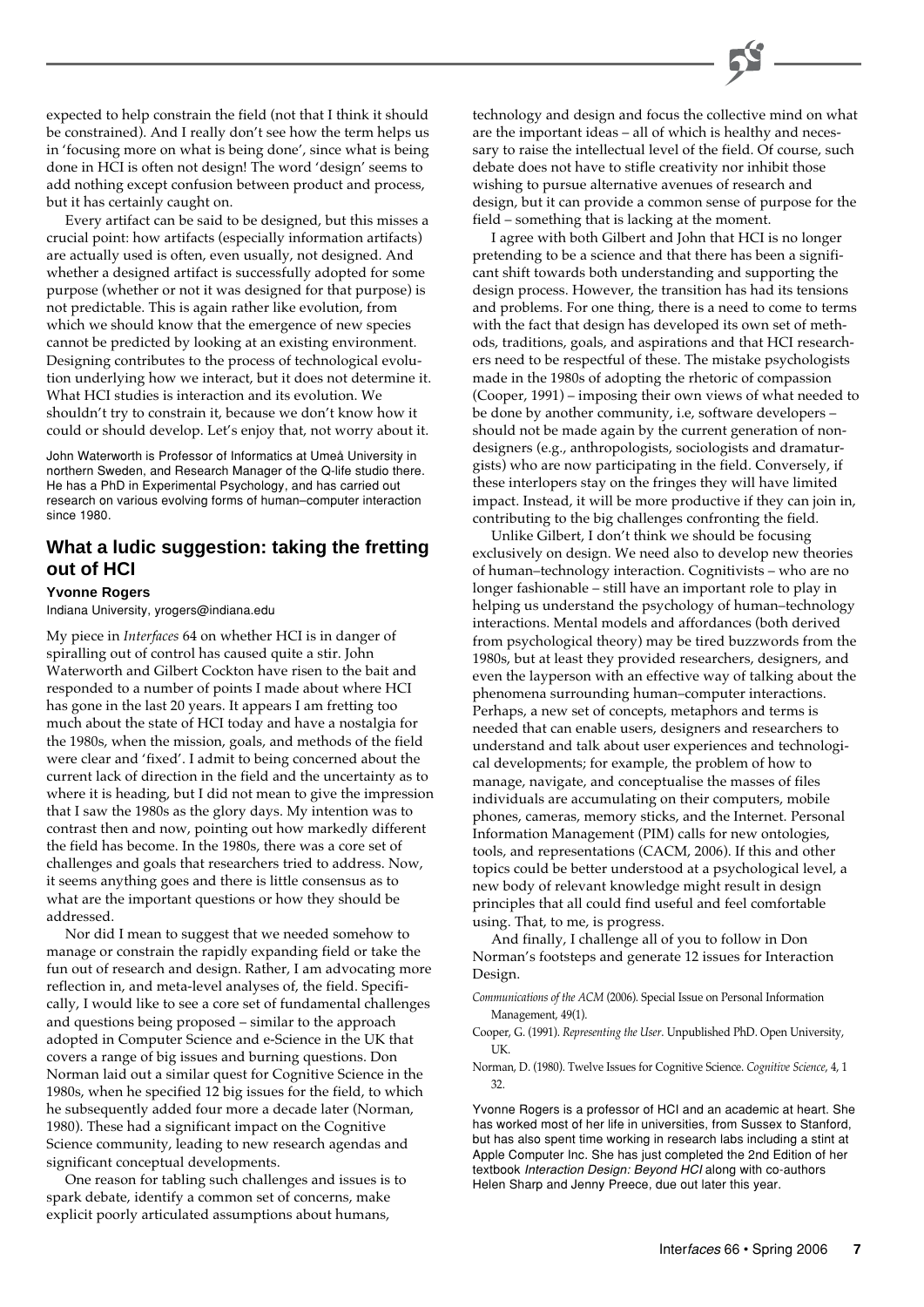## New technologies, old habits

"Look, cool new phone" said Peter, waving some Nokia under my nose. "I succumbed to the marketing speak finally" he went on "cos they give me a free photo printer with it, and there's a decent camera on the phone, so I can take and print okay pictures with it". I didn't like to point out that the photoprinter manufacturers make all their money on the cartridges and refills for the printer – though the point had not completely escaped Peter either. "But I worked out it costs me 33p a photo to use it – more than I was paying the old way," he said.

So there you are: he'd heard the marketing scam, and seen through it. More expensive than before. But he'd also fallen for it – despite the increased costs, it seemed like there was a bargain there, and so he'd got the new phone. It's strange how marketing sells things – we watch more adverts than ever before, and they often hardly mention the product or its features. Instead, they sell a lifestyle, an ethos, an image, which we are all keen to buy into (quite literally).

Some of us are more detailed (some say anal) about technologies: when scoping out new phones, I wanted to know which ran Symbian operating systems, what the screen resolutions were, and so on. But I couldn't find out many of those things, not even from the well-trained shop assistants or the technical pages on the company websites. Some technical information is there, but often it's used for marketing purposes and not for informative ones. For example, all people can tell you the megapixel resolution of their digital camera inbuilt into the phone. It's a pseudo-technical figure that is there to impress, not inform. Who cares if you have a 2Mpixel resolution, if the sensor chip has a dire signal–noise ratio, or the white balance is unreliable, as the pictures will be awful. But do they tell you these things – I think not… My photo-mad colleague, Tim, has a photoprinter that is 300dpi – terrible, you may think. But it's a dye-sublimation printer – ah, go the knowledgeable ones – and basically, it's as good as you'll get. The basic technofacts tell us nothing.

Technical systems aren't the worst. 'Contains digistivum bacteria', 'Hyper-super-anti-aging ribosomic nucleiac pure natural hydrophilic embalming oils', and any advert with a person in a white coat and a pipette all get on my nerves.

CFP Student Consortium Think Tank @ ICAD 2006 19 June, 2006, London UK Chair: Dr Paul Vickers, email: icad.thinktank@dcs.qmul.ac.uk A full-day meeting for students doing Masters or Doctoral projects in auditory display or related areas. The Consortium is open to all students who make a submission by **31 March**. Fot further information and submission instructions: www.dcs.qmul.ac.uk/icad2006/thinktank.php

#### But who cares? Well, I think we should, on a number of levels. Firstly, it idolises science and suggests that scientists are omnipotent beings who can create almost anything useful. Secondly, it trivialises science as well: the public aren't daft, and know that one toothpaste is pretty much like another, and so the pronouncements of the scientists used in adverts are ignored or not considered critically. Thirdly, it creates a cult of the new, a thirsting for technologies and products that we must have because they are new. And fourthly, related to this, it encourages featureitis, in which a perfectly good system is subsequently ruined by adding another 15 things you never knew you wanted it to do. For example, a mobile phone that's also a torch…

It's these last two things that concern me from an HCI perspective. 'Usable' gets lost in 'marketable', and worse, even our users are taken in, so that they focus on the new and the greater number of gadgets (or pixels, or oxy-hyphenateddo-something-essential oils) instead of what they need, want, and use.

So perhaps the answer is to fight fire with fire. Market usability as a lifestyle: Ikea do it with Scandinavian minimalism, Habitat have done it, Liberty used to do it in a country cottage sort of way. We need the new trend to be usable – 'look, no manual' should be a rallying cry. The fewest button presses, not the most buttons.



Russell Beale leads the Advanced Interaction Group in the School of Computer Science at the University of Birmingham. His research focus is on using intelligence to support user interaction. Before returning full time to academia and research in 2003, he co-founded, ran, or worked for various internetrelated companies.

**Russell Beale** R.Beale@cs.bham.ac.uk Advanced Interaction Group, University of Birmingham

#### CFP

#### Special issue of JCSCW on Leisure Technologies

Editors: Louise Barkhuus and Barry Brown University of Glasgow

We invite authors to submit papers to the CSCW journal that study the enjoyable aspects of collaboration and technology.

Submission deadline **17 March 2006**

See also call for participation at:

www.itu.dk/people/barkhuus/leisure-cfp-jcscw.pdf

## **Russell Beale**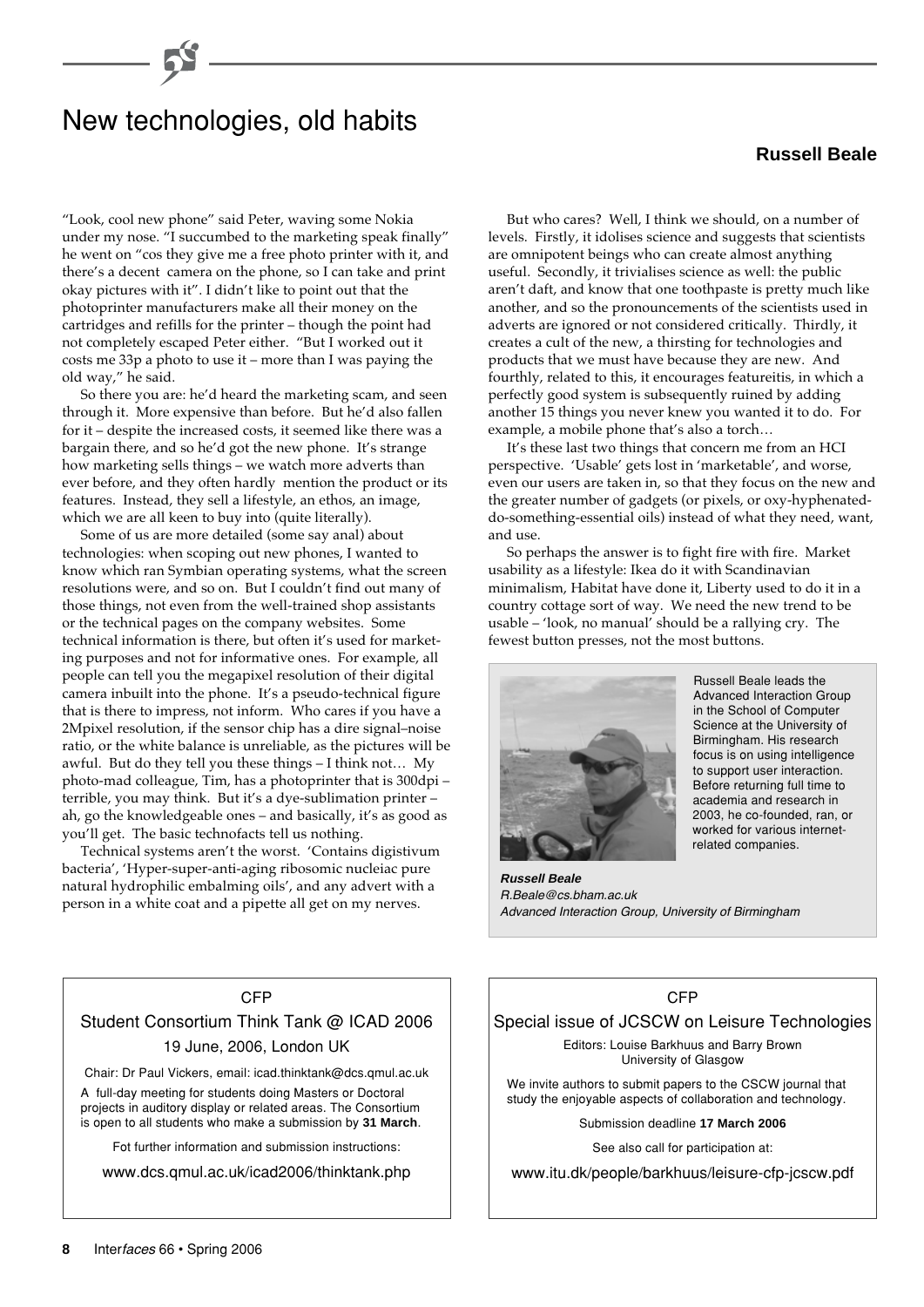## My PhD Computers, games and cultures **Computers**, games and cultures

The computer has always fascinated me, beyond its ability to perform lightning-fast calculations. Although, essentially, computers are hardware for processing and storing binary data, for me what makes computers so exciting an invention is their potential as a new form of educational media.

Interestingly, albeit not unexpectedly, the advent of every new medium is always associated with the research of its educational uses. With the computer technologies currently available, it is not hard to imagine that educators are jumping on the bandwagon of using the so-called educational technologies, hoping that the mere use of technologies will resolve some of the educational problems. Yet, many computer-based learning systems are unable to do the 'magic' anticipated by educators.

Perhaps what Shneiderman says in his book, *Leonardo's Laptop*, would help shed some light on this issue:

Paper has an even more potent role than as a storehouse of knowledge. It achieves remarkable power when it is a blank sheet, inviting student creativity. (Shneiderman 2002)

It is crucial to realise the fact that the advent of new media changes how people perceive new forms of multimedia messages. Using computers to present information to the students in a sexier way is probably not how they should be used. What is more important is that students should harness this medium for expressing their creativities.

# *They talk about saving the princess from the haunted castle as if it really happened*

My research has been revolving around what computers can do to aid the learning and teaching process. I have investigated narrative metaphors in designing a more engaging user interface for computer-aided learning systems and moved on to study computer games, a newborn art form which exploits the interactive advantage of computer technologies.

It was not until I started my PhD early last year that I was introduced to the work of Seymour Papert, which changed my view on computer-based learning considerably. Papert's visionary learning philosophy deals with the concept of artefact construction and opens a new door for using computers in education. Instead of designing technologies for instruction, his approach calls for design for construction. In other words, we are not designing better instructional methods that help convey knowledge in the most efficient way; we are crafting an environment that facilitates the construction of knowledge in a collaborative context.

This philosophy reveals a new direction in my research. Oriented towards computer games-based learning, my research no longer treats game playing as a solitary experience. The players are in fact living within a game culture in

# **Edited by Martha Hause**

which the members share a great many common practices. The virtual game culture in which the player immerses during the game playing does not constrain itself within the game screen. This link remains active even when the computer game is turned off.

Players start to incorporate this virtual culture in their real life. Outside the game, they begin telling stories which are based on their virtual experiences. They talk about saving the princess from the haunted castle as if it really happened. This process goes even further and soaks into the player's life through the Internet. A large number of online forums are spawned to allow the players to discuss their gaming experiences. Game-related weblogs are also growing for them to record their second self from the virtual world.

My PhD research is, therefore, centred on the study of online game communities in supporting language and literacy education. Being a new medium and a popular culture, computer games are intended for active construction, instead of passive reception. Game players are active audiences as the creators of text rather than as solely recipients of pre-designed media messages. The potential of game-based learning is not limited by what is happening within the game; it also comprises the social activity and the entire gaming culture.

In order to appreciate the game community, a deeper understanding of what computer games are is crucial. Unfortunately, the study of computer games is still young and the literature is scattered across a number of disciplines. Thus, my initial attempt is to scrutinise computer games both as an artefact as well as a human activity. Using wellestablished HCI methodologies, a play theoretical framework of computer games will be developed. This study will then be expanded to include the consumption and production culture around such artefacts/activities. Ultimately it is my interest to see how these kind of play activities can be applied into non-play domains such as learning.

The emergence of a new learning philosophy, as well as innovative technologies, has shifted the focus of instructional design to constructional design. The job of the educational technologist is no longer to develop technologies that match how the learner's brain works. Rather, computers are seen as cyber spaces or virtual playgrounds for nurturing creativity and innovation.

#### **References**

Shneiderman, B. (2002). *Leonardo's Laptop*, MIT Press.

#### **Chee Siang Ang**

2nd Year PhD Student,Computer Game Culture and Education Centre for HCI Design, City University Northampton Square London EC1V 0HB cf559@soi.city.ac.uk <http://hcid.soi.city.ac.uk/people/Cheesiangang.html>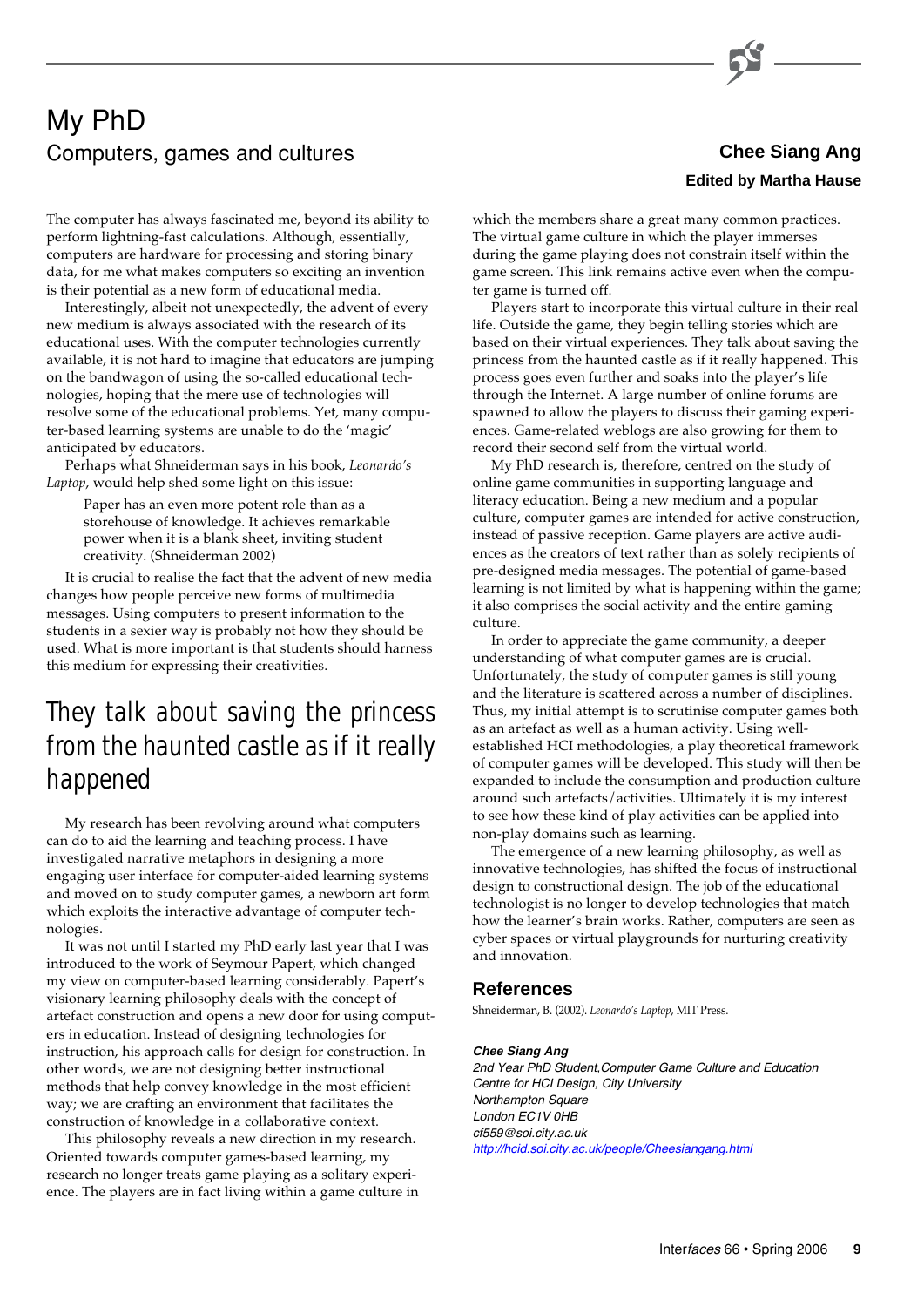# Noddy's Guide to mode problems

Most people feel that modes in an interface should be used as little as possible, believing that a moded interface is difficult to learn; on the other hand, they also tend to be less fascinated by non-moded interfaces, mainly because the nonmoded interfaces often seem to be more clumsy than useful.

For instance, text-entry with a QWERTY keypad on a mobile phone has been less popular than that with a moded multi-tap interface. This article takes the position that modedness is inevitable and so identifies several types of mode errors that users may face and how they can cause human errors. This article also describes how interface designers can make their moded designs less error-prone.

Arguably, you have always lived in a moded environment. If you are in the kitchen at home, you may want to cook something or to look for some food; by contrast, if you are in the lounge area, you may be very keen on being in a relaxed mode after your hard day at work. Modes ensure that you can concentrate your desired interactions with the environment. However, the negative aspects of modedness often engulf its usefulness. Effective mode design, then, must reduce the potential of modedness being a bad thing.

HCI researchers have identified several mode issues in interface design; for example, hidden modes should be avoided under all circumstances [1]. Software design guidelines [e.g., 2, 3] have produced many cases of effective mode design for specific contexts. However, the focus is generally on the potential negative effects of modes in interfaces.

To address this, Monk [4] recently accounted for the mode problem as action–effect consistency, in the sense that the mode produced different system effects in response to the same action. This is a decent theoretical concept; however, I doubt that all the mode problems around us can be explained by this concept, so I have identified other types of mode problems. This article summarises mode problems in interfaces with examples of them as found in everyday life.

#### **The three mode problems**

Many studies [1, 5, 6] on moded interfaces maintain that unnecessary modes should be avoided; however, we know that sometimes they are inevitable. For instance, small devices like mobile phones employ the same action to perform various tasks. The action of pressing a particular button leads to different effects depending on what mode the phone is in. For example, in normal calling mode, pressing the button '2ABC' enters the number '2' on the display; on the other hand, when the user edits their address book, pressing the same button enters the letter 'A' first.

Modes, in this case, are not necessarily a problem because the mobile phone provides a clear mode signal using the prompt in the display; for example, the Nokia™ 3320 displays 'Tel number:' for number-entry, and 'Name:' for letterentry. Of course, if the mobile phone users are not looking at the display on the phone, they might not notice the current mode. However, inattentiveness is not one of the mode problems that is covered in this article (see [7] for more details of this attentive issue of human perception). The purpose of this article is to see the mode problems caused by interface designers.

In my PhD thesis [8], I classified the mode problems caused by interface designers into three areas:

- (i) The user has forgotten the mode change or has not identified the relevant mode signal.
- (ii) The user has not recognised the mode signal presented by the system or has accidentally changed mode without meaning to [9].
- (iii)The user has perceived a misleading mode signal.

The first case is the traditional mode problem: the hidden mode problem. That is, the identification of the current mode depends on the recall of an earlier event rather than the recognition of external cues or, even worse, the user has no idea whether the mode change has been made or not.

The second mode problem can be thought of as a partially hidden mode problem because of the relatively low salience of the mode signal given at the time of interaction so users are very unlikely to notice the mode change.

One can attribute the third possibility to an incorrect user model that misleads the user into believing that they are performing the correct action: the misleading mode signal.

The last two cases, in particular, are discussed less in the early HCI studies. Each of the mode problems is explored in the following sections.

#### **Hidden modes**

A typical hidden mode problem can be found in a Unix *vi* text editor. Mode errors in the Unix *vi* editor arise from the fact that it has a command mode, in which characters that are typed as input are interpreted as commands, and an input mode, in which characters that are typed are inserted into the document being edited. Because there is no indication of which mode the editor is currently in, users often type in text thinking they are in input mode but *vi* interprets their characters as commands because it is actually in command mode. It means that *vi* users have to recall what mode the editor was last changed to.

This recognised mode problem can be easily found in many aircraft disasters, e.g. L-0111 (see [10] for more details of this disaster). The main cause of the disaster is that the autoflight system became disengaged as soon as a pilot inadvertently grabbed the control yoke. None of the three pilots, however, noticed that the aircraft was being manually controlled because there were no clear mode signals to show whether the aircraft was in the manual or the automatic control mode.

For an everyday hidden mode example, consider your TV environment. Here in New Zealand, there are few terrestrial TV channels, so many households, including my own, have set up a Sky TV tuner. Whilst it satisfies me in terms of the number of TV channels I can tune in, it confuses me about whether I am watching a terrestrial channel or a satellite one because my satellite TV tuner does not have any indicator apart from the power light (please blame the cheapest TV tuner I could find).

It is almost impossible for me to know whether I am in satellite TV or terrestrial TV mode. In the absence of such a clear mode signal, I have to recall what mode the TV set was last changed to. This is a typical hidden mode example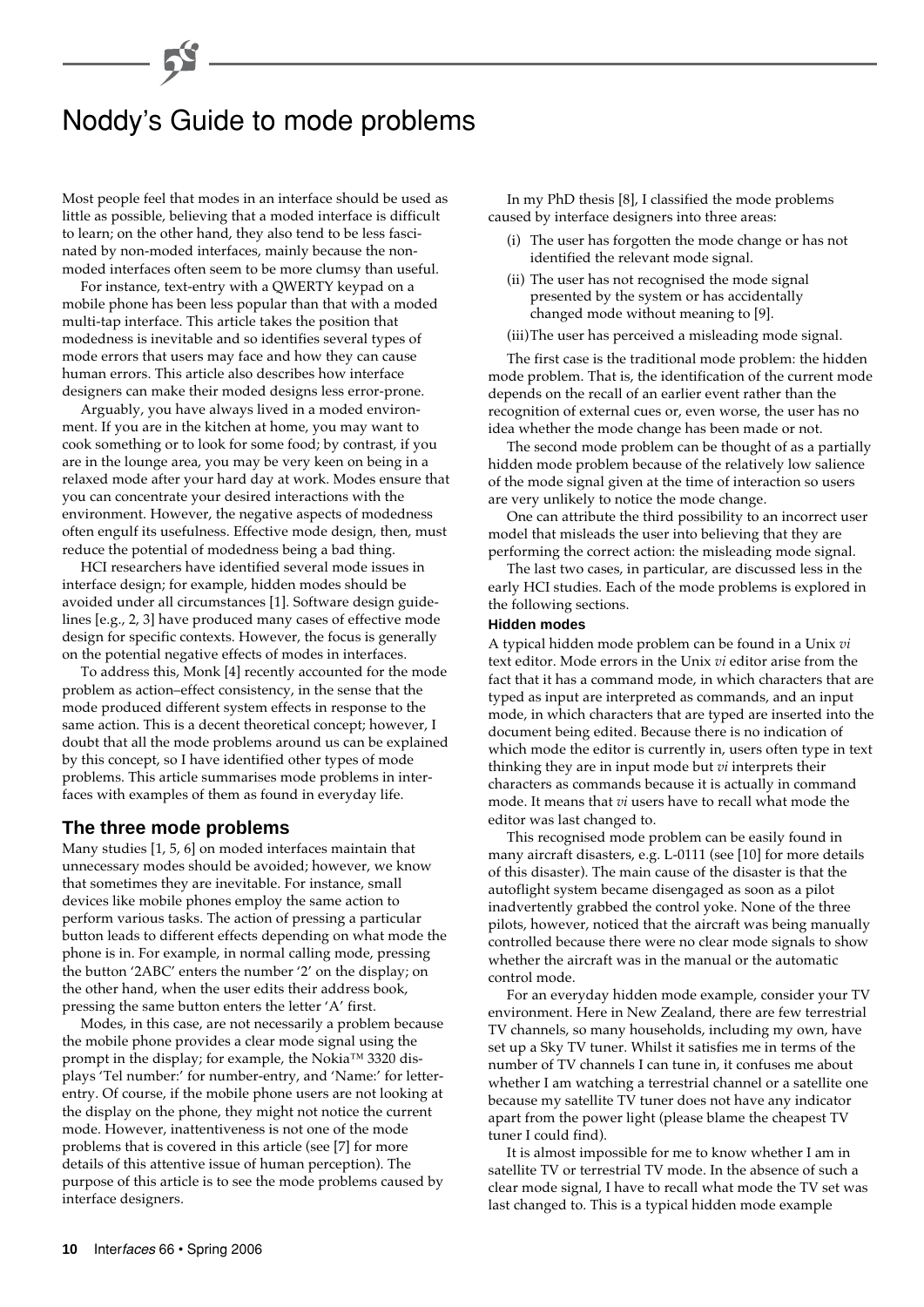

## **Hokyoung Ryu**

because I cannot employ any external cue to reason about the current mode or the mode reachable by the action. Although this can obviously be seen as bad mode design, I don't think that the designers are unaware of the problem because some more expensive set-top boxes explicitly signal the current mode with text or coloured icons on their display or on the TV screen. It is a kind of trade-off between the cost and the benefit.

#### **Partially hidden modes (poorly signalled modes)**

The hidden mode problem has been well researched in early work on mode problems [1], concluding that whenever the mode change is likely to happen in any interaction situation, a designer should ensure that recognisable indicators of the current mode have been presented. In contrast, the second mode ambiguity, in which mode signals are not saliently designed, has been less clearly identified in the early HCI studies.

This second mode problem is different from the hidden mode problem because mode signals do exist in the system; however, the user has difficulty recognising them as mode signals. It appears as if this problem is not from designers but from the user but the following example reveals the opposite:

My newest camera, a Nikon COOLPIX 900, is a … digital camera and the smartest yet. … its on/off switch has four settings: off/Arec/Mrec/Play. ARec means automatic record and Mrec means manual record. As far as I can tell, there is no difference. There is no 'On' setting, and none of my friends can figure out how to turn it on without a lengthy explanation [11: p5].

This situation seems to be very frustrating for the novice users, but once they learnt what the two modes (Arec and Mrec) mean, it is very unlikely to be a significant mode problem in future. However, the following quote from Cooper [11] shows his worst experience with the camera:

I turn the evil Off/etc. switch to Mrec wait about seven long seconds for the camera to boot up, then point it at my subject. (and then look through the viewfinder) … Just as I'm about to press the shutter button, the camera suddenly realised that simultaneously running the zoom, charging the flash, and energizing the display has caused it to run out of power. In self-defence, it suspends its capability to actually take pictures. But I don't know that because I'm looking through the viewfinder, waving my arms, saying 'smile', and pressing the shutter button (p5).

The self-defence mode signal was actually presented on the LCD display of the camera but he was looking through the viewfinder at that point so he didn't notice that the camera had changed mode. Many interface designs have this type of mode problem and they demand huge efforts from users to recognise the current mode of the interface.

Designers claim that they have considered their mode design from the user's perspective but the following quote, also from Cooper [11], undermines this claim:

> My new alarm clock (JVC FS-2000)… it has a sophisticated alphanumeric LCD that displays all of its many functions. The presence of a small clock symbol in the upper-left corner of the LCD indicates the alarm is armed,

but in a dimly lit bedroom the clock symbol cannot be seen. The LCD has a built-in backlight that makes the clock symbol visible, but the backlight only comes on when the CD or radio is explicitly turned on. … By contrast, my old \$11 non-computerised alarm clock woke me up with a sudden, unholy buzzing. When it was armed, a single red light glowed. When it was not armed, the red light was dark. I didn't like this old alarm clock for many reasons, but at least I could tell when it was going to wake me up. (p6)

Dix [12] also identifies a poorly signalled mode in Microsoft Excel™ 97. Excel has two editing modes: one is a cell-editing mode that enables the user to edit the contents of a single cell by, for example, adding a formula; the other is a sheet-editing mode that allows the user to edit or move sheets around (Figure 1).



**Figure 1** Two editing modes in Microsoft Excel 97

A mode ambiguity in Excel occurs because the system automatically changes from sheet-editing mode to the cellediting mode when users type anything while they are in the sheet-editing mode. Also, pressing the Enter key returns the cell-editing mode promptly into the sheet-editing mode [12]. Consider the following situation from Dix:

If a user has selected a cell and can see the formula  $=3+5$ (see Figure  $1(a)$ ), the user may simply type '+2' thinking wrongly that they are in the cell-editing mode. However, this results in deleting the original cell contents rather than getting '=3+5+2' as probably expected.

This mode error can be detected easily when the user is looking at the screen but if the user is looking back and forth to a paper list of numbers, it is quite difficult to notice this error [12]. The nature of this problem is that the application signals the current mode using only small icons, a cross  $(\star)$ and a tick  $(\checkmark)$  in the formula box, as shown in Figure 1(b).

In effect, these three examples show that whenever recognition of mode is necessary, designers should ask themselves whether the mode signals provided are strong enough for users to recognise the mode change – even if it seems straightforward from the designer's perspective. They also indicate that the typical definition of a mode problem, 'the same action leads to different system effects', should extend to embody this partially hidden mode issue.

#### **Misleading mode signal**

The last category of mode problems is even trickier, so it is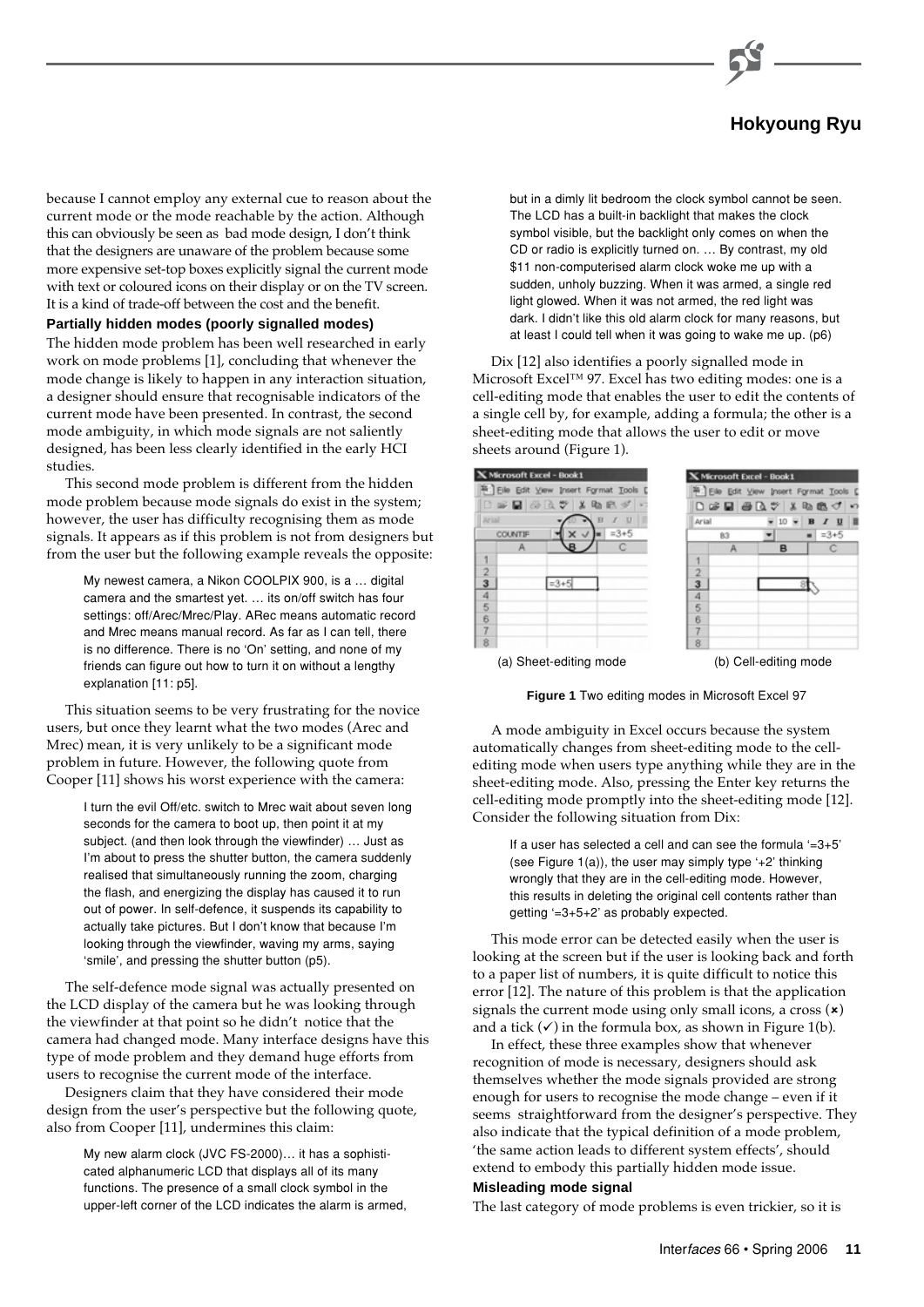not so straightforward to define the mode problem in the traditional terms. The problem generally arises when the system hinders the correct interpretation of the current mode or the future mode. This commonly happens when mode signals are in conflict and the status of the system at the time of interaction is ambiguous. This third problem can account for the failure of highly moded interfaces.

For instance, in the context of aircraft flights, many accidents have been reported that have been caused by conflicting mode signals. Consider the A320 Strasbourg disaster (see NASA Contractor Report 177528). Due to the confusing design of the display, it reads 33 in the one mode and 3.3 in another. The aircraft descended at 3,300 ft per minute instead of a 3.3 degree glide slope. That is, pilots selected the wrong mode to display their descent.

Cooper also gives his experience of this mode error: the system actually gives the wrong signal to enter into the different mode. To quote from Cooper [11]:

> Whenever I withdraw cash from an automatic teller machine (ATM), I encounter the same sullen and difficult behaviour… It always asks me whether I want to withdraw money from my checking, savings or money-market account, even though I have only a checking account. Subsequently, I always forget which type it is, and the question confuses me. About once a month I inadvertently select savings, and the infernal machine summarily boots me out of the entire transaction to start over from the beginning. To reject savings, the machine has to know that I don't have a savings account, yet it still offers it to me as a choice (p9).

Quite often, many software design guidelines [2, 3] guarantee to avoid this type of mode problem with some menu items deactivated; for example, greying out the menu items that are unavailable. This technique is frequently employed to prevent users getting into the wrong mode. The ATM example above should develop this technique for the user who only has the 'Check account' not to inadvertently enter into a following interaction under the 'Savings account' mode or the 'Money-market account' mode.

Traditionally, this ATM problem has been considered as a goal–action matching problem: the two plausible actions (Select 'Check account' and Select 'Savings account') are in conflict to achieve the overall goal (Withdraw money), which emphasises one-to-one matching between a particular goal and the correct action. It implies that the designer has to review all the plausible actions of each goal to avoid this type of problem. However, sometimes, this is not a feasible approach, especially for an interface that has many action sets for a particular goal.

If, instead, we consider the ATM problem as a competing mode problem in a highly moded interface, we can easily see if the user could be misled into changing to the incorrect mode by the information presented on the interface. A designer should ask himself or herself whether there are competing modes that must be clearly signalled (see [13] for a different example of this category).

### **Conclusion and future work: a way of detecting mode problems**

Most systems have modes of one kind or another. This is a problem if the user is not aware of the contingency; that is, whether the mode is hidden (there is no signal to the user), poorly signalled (the mode signal is insufficiently salient to guide the user's behaviour), or inappropriate (the mode signal misleads the user). The classification of the mode problems accounts for why the user's perception of the current mode needs to be considered whenever there are modes. The different characteristics of the mode issues should be considered to ensure that a highly moded interface is less error-prone.

These case-by-case analyses, however, do not offer a ready-made practical technique or procedure to follow when designing moded interfaces. I have created three questions for interface designers to answer when reviewing the modes in their proposed interface design:

- Q1. *Hidden mode* Does the user recognise (rather than recall) the current mode from system effects?
- Q2. *Partially-hidden mode (poorly signalled mode)* Are system effects sufficiently salient for the user to discriminate the mode change from the previous interaction?
- Q3. *Mode signals in conflict (misleading mode signal)* Is it possible that mode signals (or information presented on the interface) imply an incorrect mode?

These three questions, of course, cannot exhaustively review all the possible mode problems in the interface. Yet I hope that designers can use them to pay more attention to understanding the mode issues hidden behind the interface so that they can provide a credible argument for their proposed design.

#### **Bibliography**

I have attempted to write this as an accessible introduction to the topic of mode problems. To obtain a deeper understanding of the topic the following reading is recommended.

The concept of mode problems [1, 4, 6, 12, 13], the examples of mode problems [5, 9, 12, 13], and the theoretical view of the mode problem in HCI [4, 13, 14]. Also, many insightful accounts of mode-related problems can be found in [10, 11, 15]. Most GUI guidelines [2, 3] provide many practical examples of successful mode design in software design.

#### **References**

- 1. Monk, A., Mode errors a user-centered analysis and some preventative measures using keying-contingent sound. *International Journal of Man-Machine Studies*. 1986, **24**(4): p. 313–327.
- 2. Sun Microsystems, *Graphical User Interface Application Style Guidelines*. 1990, Reading: Addison-Wesley.
- 3. Apple Computer, *Macintosh Human Interface Guidelines.* 1992, Reading: Addison-Wesley.
- 4. Monk, A.F., Noddy's Guide to Consistency. *Interfaces* 45. 2000, 4–7.
- 5. Johnson, J., Modes in noncomputer devices. *International Journal of Man-Machine Studies*. 1990, **32**(4), 423–438.
- 6. Tesler, L., The smalltalk environment, *Byte*. 1981, **6**(8), 90–147.
- 7. Wickens, C.D., *Engineering Psychology and Human Performance*. 3 ed. 1999, New York: Prentice Hall.
- 8. Ryu, H., *A Framework for Interaction Design*, in Department of Psychology. 2003, University of York: York.
- 9. Dix, A.J., *Incidental interaction*. 2002, http://www.comp.lancs.ac.uk/ [computing/users/dixa/topics/incidental/, accessed Feb 04 2006.](http://www.comp.lancs.ac.uk/ computing/users/dixa/topics/incidental/)
- 10. Vicente, K., *The Human Factor: Revolutionzing the Way People Live with Technology*. 2004, New York: Routledge.
- 11. Cooper, A., *The Inmates Are Running the Asylum*. 2004, Indianapolis, IN: SAMS Publisher.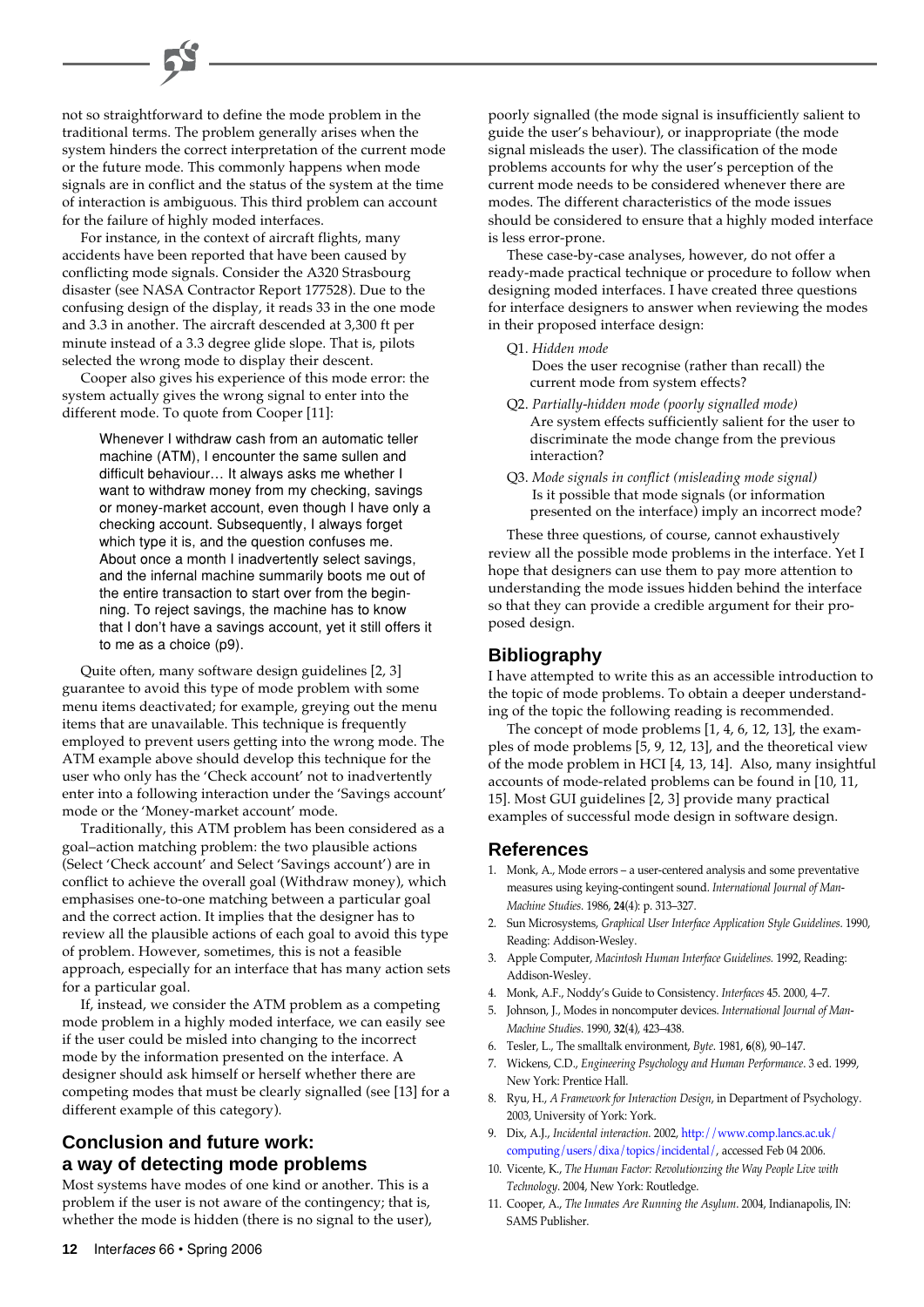

- 12. Dix, A.J., *Excel mode error*[. 2001, http://www.hcibook.com/e3/casestudy/](http://www.hcibook.com/e3/casestudy/ excel-mode/) excel-mode/, accessed Feb 04 2006.
- 13. Ryu, H. and A. Monk, Will it be a capital letter: signalling case mode in mobile devices. *Interacting with Computers*. 2005, **17**, 395–418.
- 14. Monk, A., Cyclic interaction: a unitary approach to intention, action and the environment. *Cognition*. 1998, **68**(2), 95–110.

# Eyetracking workshops Reflecting on where we're at

When I gatecrashed the Commercial Uses of Eye Tracking workshop at HCI2005, I wasn't sure what to expect. It's four years since I've done any eyetracking work and I'm aware, second hand, of continuing improvements in the technology since then. At each of the recent HCI conferences, there have been papers on using eye movement data to evaluate interface usability. So I was expecting things to have moved on by leaps and bounds.

As far as the technology is concerned, things really have moved on, mainly in that the newer eyetrackers and bundled software are now more usable for your average researcher or usability practitioner. This improvement in usability is probably a partial influence in the increase in companies that have taken up eyetracking as a usability evaluation method. For example, attendees at the workshop claimed that eyetrackers are getting easier to calibrate to their participants' eyes; gone are many of the difficulties with which I struggled, including problems calibrating when the participant has dark eyelashes or is wearing spectacles.

#### **Beyond the technology**

With the technology now doing what the researcher wants (rather than the researcher fighting with the technology), discussion turned to how to use eye movement data and to investigate the assumptions that we make when we do eyetracking work, including:

- Being able to justify the cost of having or buying eyetracking equipment. It's still pricey and takes a disproportionate amount of time to analyse the data. The general conclusion at the workshop was that eyetracking data is beneficial for providing visual evidence of an interface's usability but is not suitable for all usability studies – it just depends on what you're trying to find out. Even then, it's a complementary, rather than replacement, usability evaluation method. Visualisations of eye movement data are useful for illustrating the usability of an interface to clients, though, so the cost-justification really depends on what you want to get out of it.
- Can we validly use pupil size as a metric when measuring the usability of an interface? Workshop conclusion: Pupil size is influenced by a number of different factors and to use it as a metric on its own is not advisable.
- The lack of benchmarking in eyetracking research is still a problem. Each different study uses different definitions of fixations and uses different terminology to describe eye movement patterns. We need a standardised terminology and researchers to publish the

15. Wright, P.C., R.E. Fields, and M.D. Harrison, Analyzing human-computer interaction as distributed cognition: the resources model. *Human–Computer Interaction*. 2000, **15**(1), 1–41.

> **Hokyoung Ryu** Massey University Auckland, New Zealand h.ryu@massey.ac.nz

#### **Laura Cowen**

exact algorithms that they use to process raw eye movement data.

- We still need improvements in analysis software. One of the participants had years of experience of eyetracking and had found that most research groups tend to write their own software to suit their purposes. Another of the participants was interested in applying eyetracking to analysing and designing 3D computer games but there needs to be some way of defining areas of interest in a 3D dynamic scene.
- Having all done eyetracking research, the workshop attendees have implicitly or explicitly accepted, to some degree, the validity of the eye–mind hypothesis. which says that eye movements reflect what is currently being processed by the brain. There are still questions about this assumption but should we just accept it and move on? Or should we continue investigating its validity?

None of these issues is very new, and I think I had expected more progress in resolving them to match the progress in eyetracker development. With the technological improvements, we need to resolve some of these fundamental issues while eyetracking becomes more and more widespread as a usability evaluation tool.

The HCI2005 workshop was prepared and run by Tony Renshaw (Usability Services consultancy, Leeds Metropolitan University) and Natalie Webb (Amberlight Partners Ltd). Following its success, they are currently preparing another eyetracking workshop, with Janet Finlay (Leeds Metropolitan University), for CHI2006 in April, and a third workshop, Adding Value with Eyetracking, for UPA2006 in Colorado in June.

Thanks to Tony and Natalie for letting me participate in the workshop.

#### **Get involved at UPA2006**

If you're interested in getting involved in these discussions and more, there is still time to submit a position paper to the UPA2006 workshop. Contact Tony Renshaw at t.renshaw@leedsmet.ac.uk. The deadline for position papers (max. 2 pages) is 9th May 2006.

The facilitators aim to select participants (academics and practitioners) who have experience in using eyetracking or, if little experience, have developed a position or view on the use of eyetracking for commercial reasons. The workshop is not a tutorial and attendees should be able to actively participate in the discussions.

For more information about the UPA2006 conference, see its [website at http://www.upassoc.org/conferences\\_and\\_events/](http://www.upassoc.org/conferences_and_events/ upa_conference/2006/) upa\_conference/2006/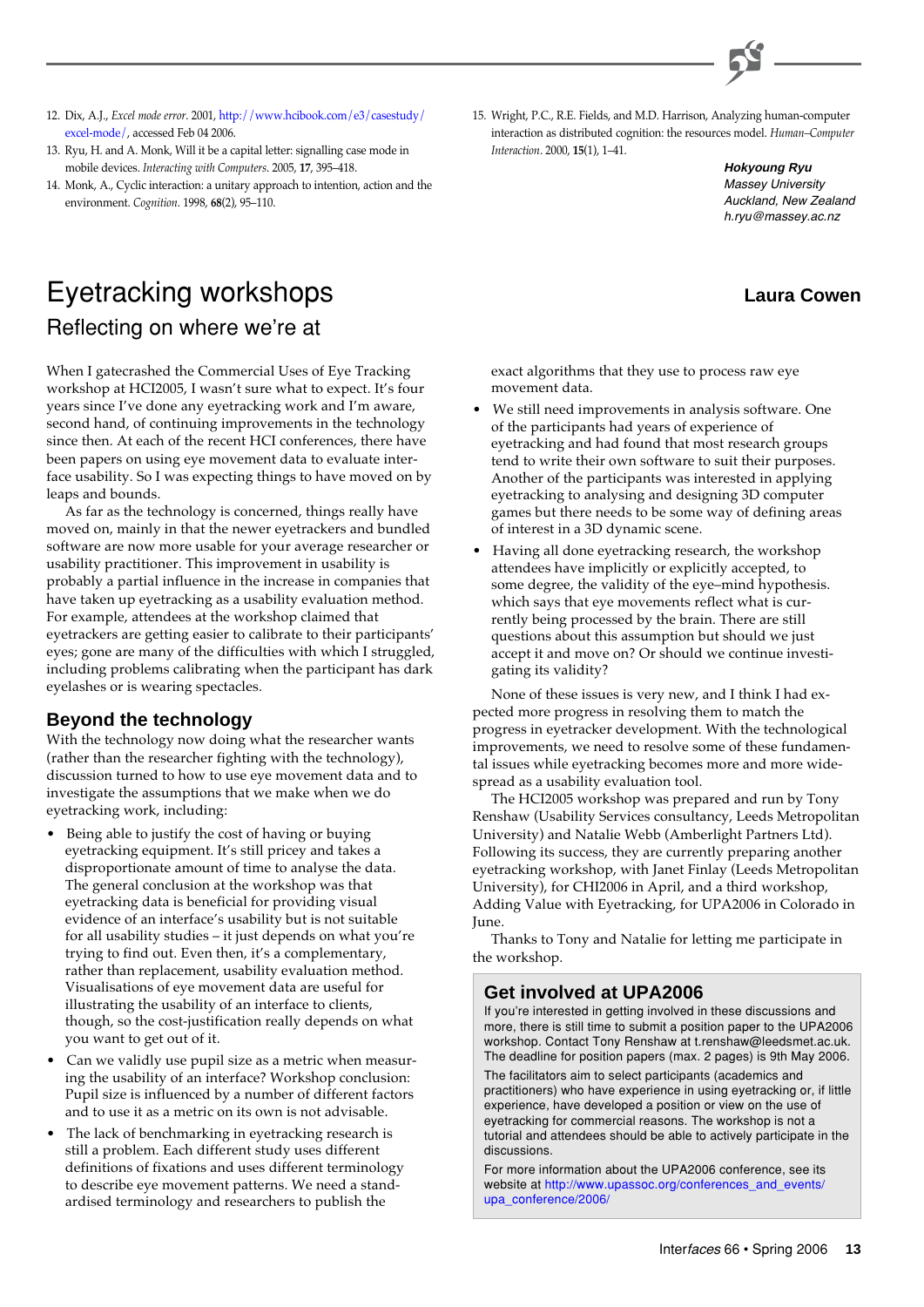# Introducing…amberlight

#### **In a nutshell**

Amberlight was founded in 2000, at the 'peak' of the dotcom trough. Originally focusing purely on website usability, we built our profile by offering robust, researched proof of concepts, as opposed to the glitzy 'experiential' website ideas that users baulked at and that contributed to the dotcom crash in the first place.

Since 2000, there have been a number of key changes for us. Websites now only represent 50% of our revenue – the remainder coming from mobile, touchscreen, gaming, and other cross-device work.

We have also consistently expanded in terms of size and profile. Now 15 people strong, we work with some of the biggest clients in the UK and internationally such as AOL, O2, Orange, Sony and the BBC.

About half of our work is pure research: usability testing, or user requirements research such as ethnography. The remainder involves design work as well, from developing wireframes to visualise our recommendations, to full usercentred design, with iterative prototyping and multiple rounds of research.

#### **Our perspective**

In our approach, we try to find the middle ground between the hubris of the commercial design world and the considered reflection of academia. We like to think our clients return to us because we have staked out this ground as our own.

In this vein, we try to bring the world of academic research to life for our clients by attending and speaking at conferences and communicating new developments back to them. We reach the other way too, by hosting Masters projects in conjunction with UCLIC and guest lecturing on HCI courses.

We work in terms of a hierarchy of system requirements: Products must be useful, accessible, usable, and persuasive – in that order. There's no point worrying about one quality until you have nailed its predecessors. Within this framework, we employ a range of proven techniques that will be familiar to academia, from structured interface engineering to ethnography.



#### **Typical projects**

Our shift to cross-device work has been driven forward as the industry realises that classic design mistakes are re-emerging and are having a major impact as new platforms become more ubiquitous.

Recent work with O2 on the new i-mode platform has seen us put pre-launch prototype phones into the hands of potential customers and work with them for a number of months to perfect the interaction model.



We have been Sony's

research partner for a number of years on their key games. This relationship was defined as Sony began to broaden its target audience to include non-players as opposed to dedicated game heads.

One particular product, the Eye-Toy, embraces a new audience by doing away with the hand-held controller altogether. Games are controlled using whole body movements, both precision and gestural, and are played by anyone from 2 years to 100. It has become a modern-day parlour game. We have been working with Sony for a number of



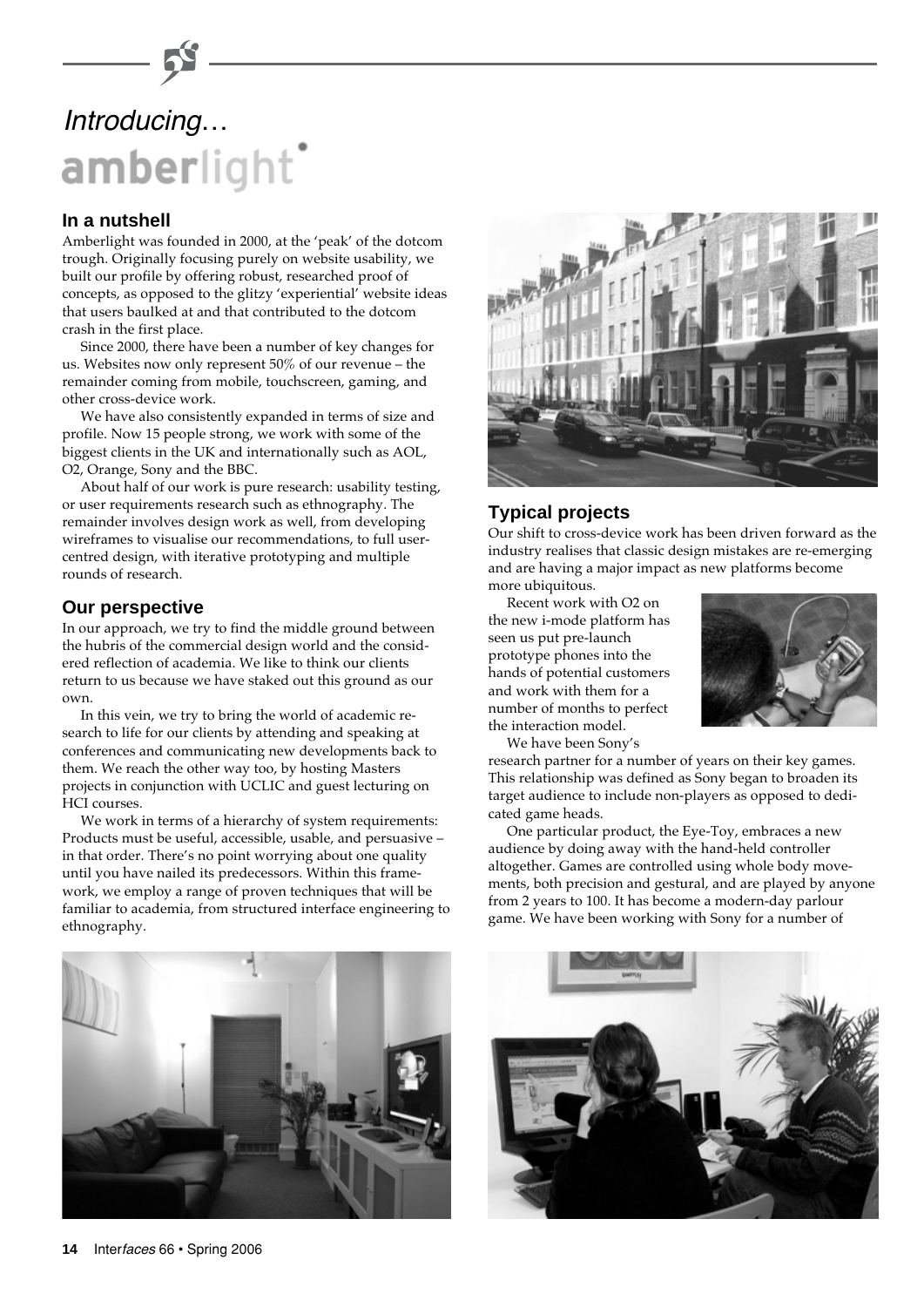### **Gerred Blyth**



years to develop frameworks for how to make the most of this new interaction concept. It has required fairly robust thinking to ensure that immediate novelty doesn't triumph over true playability.

Our work with Microsoft over the last few years has typically required international ethnography. For example, our consultants once spent weeks following round members of families from Sweden, Japan, UK and France in order to build a model of how web search from a mobile device might fit into people's habits. In Japan, our consultant followed his family to a dinner party and had a little ethnographers table all of his own specially made up, just next to the childrens' table!

Like most other usability companies, we've got a great heritage in transactional and ecommerce websites too, for the likes of AOL, News International, and the BBC.

#### **Amberlight HQ**

We are based on Bloomsbury Street, in London's West End. All our consultants work out of this base, though occasionally disappear to client sites or international partners. We conduct all our lab-based research at Bloomsbury Street (approximately 20% of our research is in-situ with users). There are two testing rooms – a study for PC based testing and a lounge for TV, mobile and games. We also have facilities for up to 10 viewers.

For recording test sessions, we use picture-in-picture capture software called TechSmith Morae for PC-based testing. We have hardware solutions for other platforms, including a lightweight goose-neck camera for capturing picture-in-picture handheld interactions.

In 2003 we brought our eyetracking services in house and now use this technology to deliver specific insights to our clients. It's a fantastically powerful piece of kit to be able to use and completely non invasive (participants rarely remember we're using it). We're leading international workshops (HCI 05, CHI and UPA) to push our eyetracking methodologies even further.

#### **The future**

In the immediate future, we are looking to continue to grow our UK and international client base, and to evolve the techniques that we are using to deliver insight about endusers. As new platforms and devices enter into popular usage, we will be there ensuring that age-old interaction issues are ironed out before they take hold. We're also looking forward to developing more primary design insights for new interaction platforms as they are created.

> **Gerred Blyth** Director of Consultancy Amberlight Partners Ltd gerred@amber-light.co.uk

#### CFP

#### ASSETS 2006

Portland, Oregon 23–25 October 2006

ASSETS is the principal forum for discussions and information exchange between researchers, clinicians, and educators; including rehabilitation personnel who administer assistive technologies; and policy makers concerned with equitable access to information technologies for people with disabilities.

As such we solicit high quality original work that addresses the issues associated with computing/information technology in relation to:

- Hearing, sight and other sensory impairments
- Motor impairments
- Memory, learning and cognitive disabilities
- **Ageing**

It is anticipated that the best papers will be included in a special issue of the journal Disability and Rehabilitation.

Submission deadline: **7 June 2006**

further information from:

www.acm.org/sigaccess/assets06/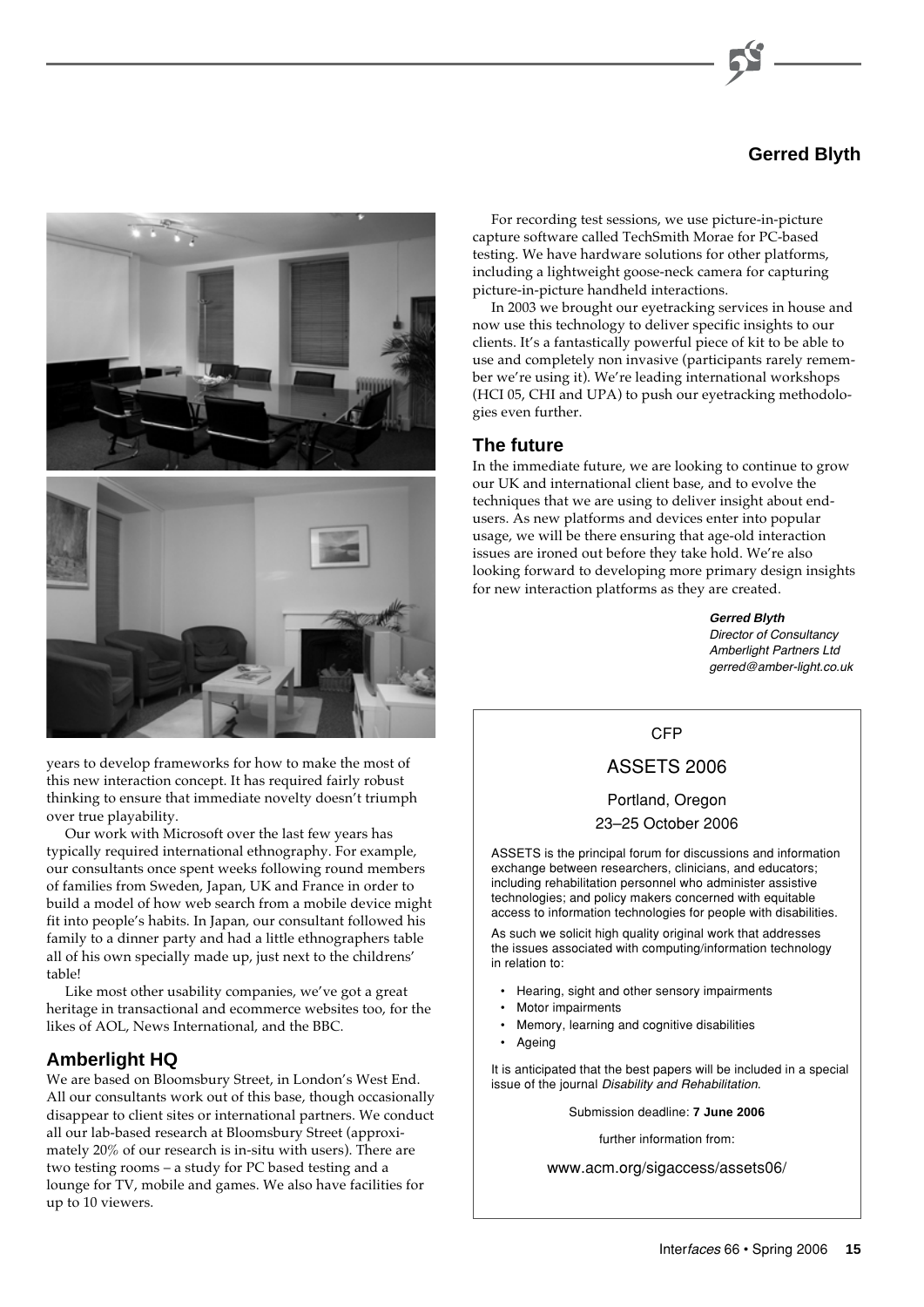# European perspective Data visualisation, ERCIM, food and drink?

Europe is home to a wide variety of research organisations and programmes, as well as fine beers, foods and wines. However the focus of this and future columns is not the gastronomic experience, but rather the research currently being undertaken across the continent; although there are some tips for travelling academics provided at the end of the article.

#### **Researchers in Europe**

The European Union offers a range of programmes for postdoctoral researchers, including Marie Curie ([www.mariecurie.org](http://www.mariecurie.org/) ) and ERCIM (European Research Consortium for Informatics and Mathematics) fellowships ([www.ercim.org](http://www.ercim.org/)). Both of these programmes enable people from participating countries to spend time at one or two host institutions in some far flung and exotic land. In my case I have been fortunate enough to be awarded an ERCIM Fellowship which enables me to spend a total of eighteen months at two research laboratories: The Centre de Recherche Public – Gabriel Lippmann (CRP-GL), Luxembourg ([www.lippmann.lu](http://www.lippmann.lu/)) and FIT Fraunhofer, Germany ([fit.fraunhofer.de](http://fit.fraunhofer.de/) ). CRP-GL is also hosting AIM 2006 in June, a conference that covers, among other things, a range of topics relevant to the HCI community ([aim2006.Lippmann.lu](http://aim2006.Lippmann.lu/) ).

CRP-GL is home to a range of research departments including Informatics, Systems and Collaboration (ISC), environmental and materials science (including nanotechnologies); many of which collaborate on projects with partners from across Europe. As collaboration is an essential part of many projects within CRP-GL, the ISC department is exploring among other things how to improve collaboration by combining visualisations with everyday software such as MS-Word and instant messaging (IM).

### **The SUGAR project**

Work within the Fonds National de La Recherche (FNR) funded SUGAR<sup>1</sup> project (2005–2007) focuses on supporting collaboration through ambient visualisations of work flow, people and interactions. It is also concerned with the measurement of the level of interaction that results from different types of collaboration and tools. Part of the project explores how to build upon and link everyday software such as Microsoft Word, an IM client, and the Windows wallpaper, to provide visualisations that encourage collaboration.

The objective is not to provide new collaborative tools to replace systems such as BSCW, Wikis or Netmeeting, but rather to explore whether ambient visualisations of synchronous and asynchronous interactions increase the level of collaboration. A synchronous visualisation represents current or live information; for example, a group of people chatting. In contrast an asynchronous visualisation relates to aspects such as histories of interactions; for example, listing who has edited a document or who has posted on a forum.



**Figure 1** The proposed architecture for the visualisation system, data from the client applications and other users is displayed within the windows Wallpaper.

In the proposed system (see Figure 1), the main visualisation appears in the Windows wallpaper, with smaller relevant visualisations appearing in the client applications. The main visualisation is based on information received from various client applications on the user's PC, such as Word or IM.

Data is also received from applications on other users' computers. The system is designed so that people can click on parts of the main visualisation and, in turn, interact with the relevant client application, user, or data. The small visualisations are embedded within each of the client applications and provide a means of making people aware of the activities when the Windows wallpaper is out of view. Among the issues that require exploration are how to make the visualisations ubiquitous and ambient, that is, so that they are nearly always present but do not interrupt the user.

The proposed system plans to draw upon previous work from the fields of ambient visualisations and informative art. One example being a project by the Viktoria Institute in Sweden<sup>2</sup> that developed live visualisations of, among other things, bus arrivals and departures (see Figure 2), weather forecasts and email. The visualisations were placed in public areas and were designed to be simple and non-intrusive.

Figure 2 is a visualisation that is used to depict the arrival and departure of buses using basic cues such as size, position,



**Figure 2** A Visualisation of arrivals and departures of buses by Viktoria Institute, Sweden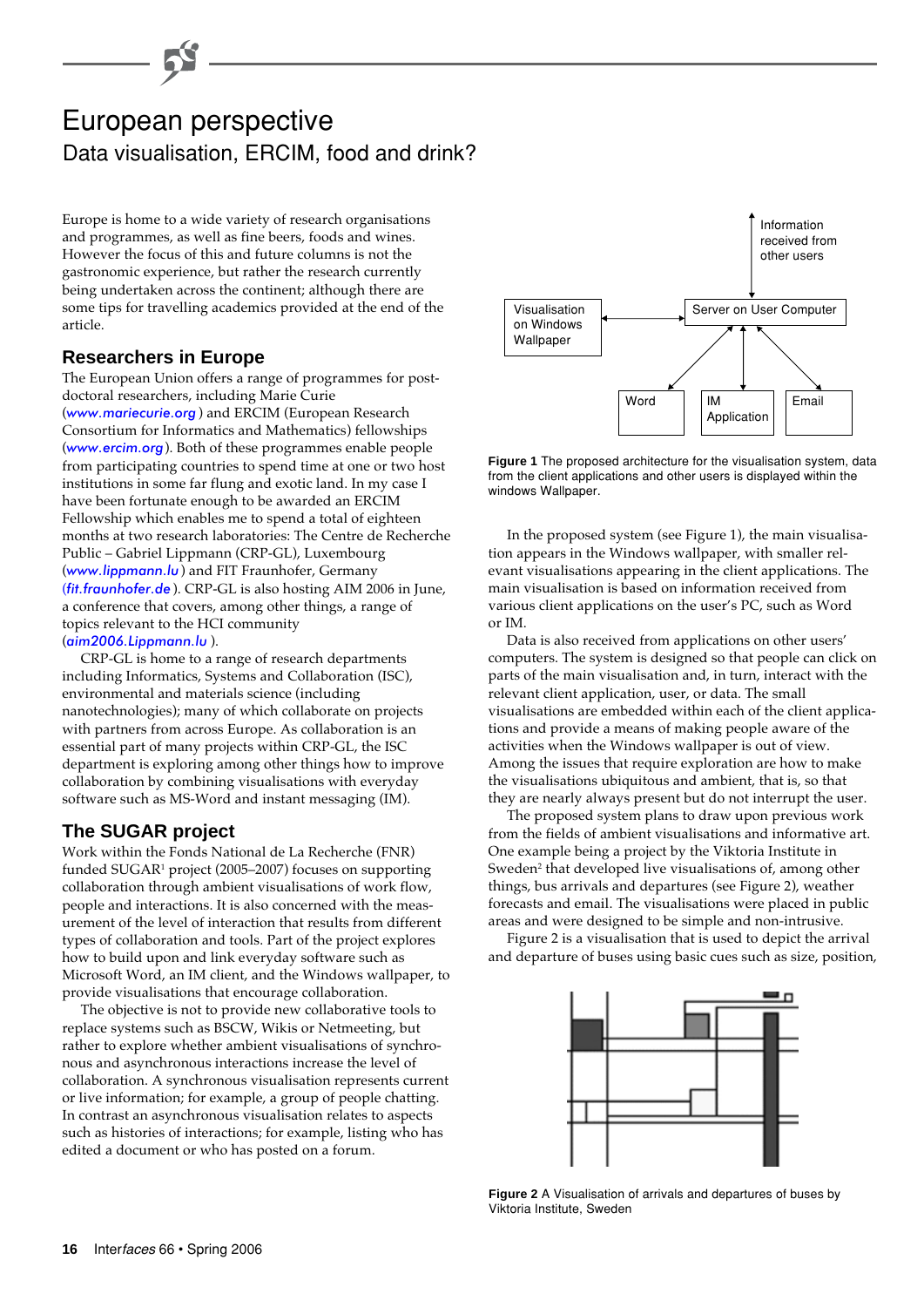

and colour. Size is used to indicate the amount of time left until the bus leaves the bus stop. Colour is used to indicate how long is left for a person to catch the bus; for example, red indicating that you must leave now to catch it. Position is used to indicate the direction of the bus movement (e.g. right for the city centre and left to another locale) and the large thick line on the right illustrates the river running through the city of Göteborg.

A study is currently being carried out with a view to identifying what types of interactions and collaborations to model in the visualisation; the study is focusing on a group of students from across Europe that are working within a Network of Excellence. At present it is only possible to speculate on the type of scenarios.

An example could be that of a group of students discussing and sharing a document with a professor. In this example the system could visualise the 'lively' discussion, and that there are a range of documents, or other files circulating. In this particular example it would be useful to know who is editing the document, and what other materials relevant to the document need to be shared, edited, or discussed. The objectives in such a visualisation are to alert people to the existence of the discussion, improve collaboration, and ease the editing process.

The SUGAR project is also developing set of metrics to measure the level of collaboration that takes place in a range of systems. The metrics explore aspects such as whether an interaction (or collaboration) is mandatory, optional, active, or passive.

In summary the SUGAR project encompasses the development of metrics for measuring collaboration and the development of ambient visualisations which it is hoped will encourage collaboration. The project commenced in October 2005 and is currently in its very early stages. More information is available from the project manager, Benoît Otjacques (otjacque@lippmann.lu).

#### **Tips for travelling academics**

In Luxembourg, the word 'prost' is used in place of 'cheers'; always say it and look into the eyes of each person you are with prior to drinking, otherwise folklore has it that seven years bad sex will follow.

The local beers are: Diekirch, Bofferding, and Mousel, there is also a variety of fine wines from Luxembourg (Pinot Blanc) and surrounding countries. For a truly musical, arty, and Luxembourgish drinking experience, try Café Des Artists in Grund. Speciality local foods are Kniddlen (dumpling), Träipen (blood sausage), Päerdsbüffteck (horse), and Judd mat Gaardebounen (pork with beans), although French and Italian foods are much more common.

Luxembourg has the highest number of Michelin star restaurants per capita ([www.resto.lu](http://www.resto.lu/)). Be prepared to speak French, German, and Luxembourgish on a daily basis.

Some Luxembourgish: Moien (hello), merci (thank you), addi (good bye). The old parts of Luxembourg City such as the UNESCO world heritage site Grund are definitely worth visiting.

- 1 **Su**ivi de l'efficacité des nouvelles formes de coopération électronique via des outils **g**raphiques permettant d'**a**nalyse**r** leur fonctionnement.
- 2 <http://www.viktoria.se/fal/projects/infoart/index.html>

**Rod McCall** mccall@lippmann.lu

Rod McCall is an ERCIM Research Fellow. He obtained a PhD from Napier University where, until last year, he was also a Senior Research Fellow. Research interests include collaborative systems, virtual environments, and navigation in information spaces. In addition to academic work, he was also involved in marketing and public relations in the software industry.



11–15 September 2006 Queen Mary, University of London

Engage in producing exciting papers about interaction Engage with each other and the conference themes Engage and be engaged in a stimulating and exciting conference in London's East End

Engage is the 20th BCS HCI Group conference, in co-operation with ACM. To find out more about themes and submissions and taking part, go to

#### **www.hci2006.org**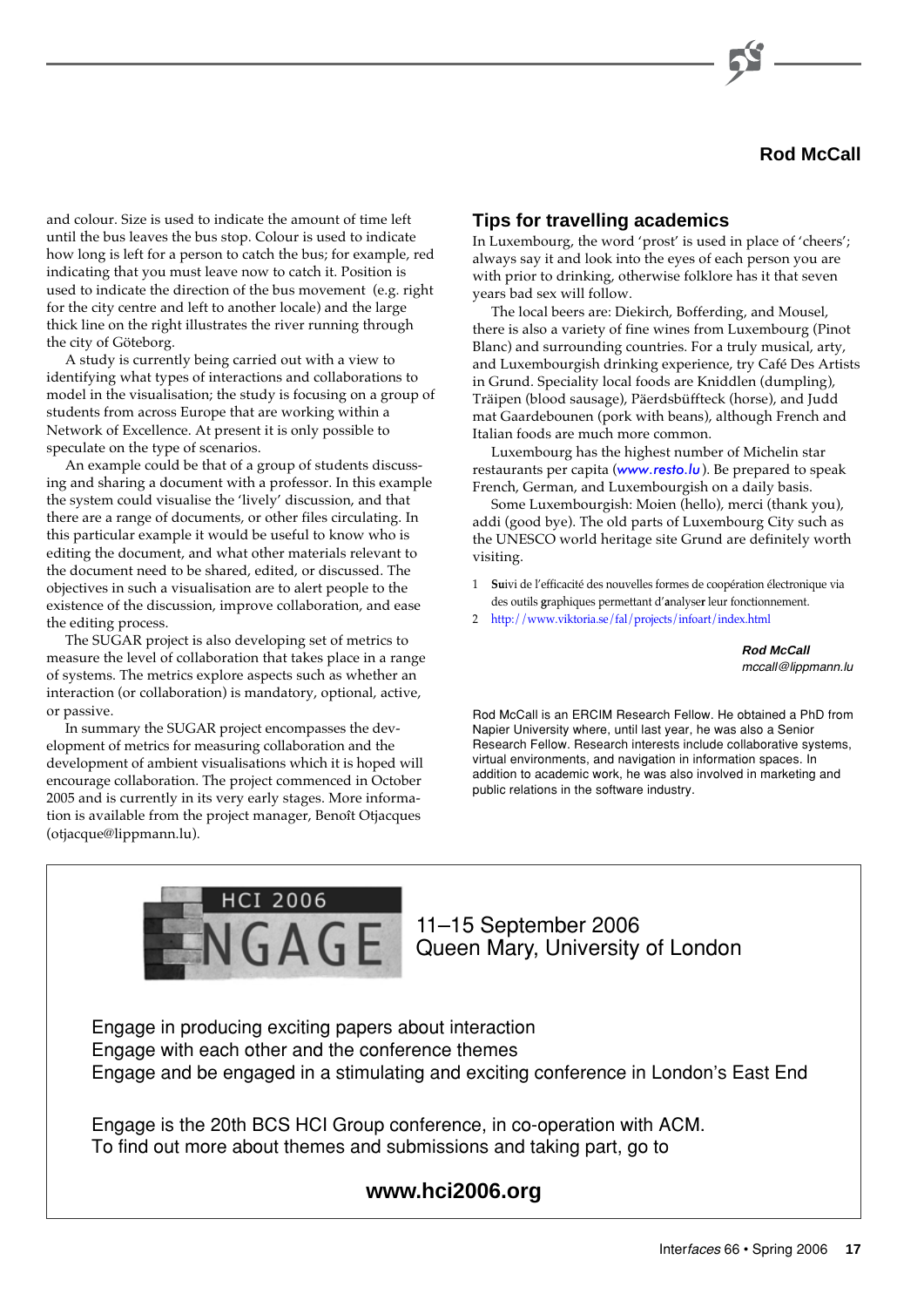# OpenUsability.org Usability and Open Source Software

# SopenUsability

Open Source Software (OSS) is not notable for being usable

for the average user. Some (partially self-acclaimed) 'experts' see this as being due to a lack of interest by the non-commercial developers in ergonomics and usability. Our experiences with several open source projects prove a less stereotypical picture.<sup>1</sup>

In this article, we show some structural settings, or general conditions, of OSS projects and outline their effects on usability in comparison to commercial software development. We describe the challenges of realising and establishing usability in the open source realm for the future. The focus is on two factors: the integration of usability into the daily practice of OSS development, and the availability of usability resources (experts, knowledge, time, availability). If this can be achieved, OSS has an excellent chance of making usability a key market advantage.

#### **Introduction**

The success and spread of OSS in recent years is based mainly on server and backend applications. Its success is still limited on the desktop. Beacons, like the decision of the cities of Munich and Vienna to migrate to Linux, might lead to the conclusion that it is only a matter of time for the OSS success story to be continued on the desktop.

 For the OSS desktop to compete with commercial software, OSS must be usable, not only for the 'geeks', but also for the 'average user'. But how usable and user-friendly is OSS? There are currently few studies.

Berlin-based user experience consultancy Relevantive undertook a study in Spring 2003 about Linux in a technically administered environment (Muehlig et al. 2003); this was one of the first studies to provide data about this issue. Since then, hardly any further studies have been done. Also, little is known about the role of usability in OSS projects. Nichols and Twidale (2002) were pioneers in this field, yet their conclusions are drawn mainly from structural factors of Open Source development, not from concrete empirical data.

In this article, we discuss some of the factors that sustain or hinder the development of usable Open Source Software and relate our experiences of several projects, including the KDE desktop. In addition, we want to show that Open Source is a wonderful realm for applying and enhancing usability methods and to promote the use of usability to both developers and a broader audience.

#### **Developing for the community**

One of the most frequent arguments about why OSS performs poorly with respect to usability (a charge made, in many cases, without concrete evidence) is the traditional orientation of developers towards the community, that is, other hackers (Nielsen 2004). The community judges the quality of a piece of software so it is, to some degree, written to their requirements. Other projects are developed to meet an individual programmer's requirements. So can you demand that this software is usable for non-geek users? And



that users who cannot intuitively use such software should simply choose another?

This argument is quite plausible, but it is no longer valid if you want 'your' software to be considered seriously in businesses, public administrations, or converting end-users to OSS.

While, traditionally, the success of OSS was determined more by performance and functionality than ease-of-use and aesthetic appeal, it is also true that hackers are normally proud if their software gets widely used. And, as the acceptance and the demand for OSS from a larger audience increases, we are finding that developers and projects more and more acknowledge, and even welcome, the need to make their software more usable for a wider range of users.

In principle, usability relates to certain users in certain contexts. In general, a clear description of the target user groups is lacking from OSS development – commonly the users are seen vaguely to be 'everyone'. Even if information about the users were available, the desire to make software usable for users other than hackers consequently leads to a significant conflict.

Making software usable for one user group is a feasible challenge, but for 'everyone' tends to be difficult if not impossible. This leads necessarily to prioritisation, which again is problematical for political reasons. For example, most OSS has a huge range of functionality, which matches the needs and expectations of the developers (who can cope with the complexity) but, for 'average users', the amount of functionality renders the software unusable.

 Take a real-world example: the email client Kmail. It has a setting that defines a mail folder as containing a mailing list. One developer designed this function, programmed it, and integrated it, but the number of users who deal with mailing lists outside the hacker community is rather limited. Nevertheless, this function is displayed on the same level as folder names and icons.

For the non-geek user, the amount of functionality makes the usage difficult because he cannot immediately distinguish between essential and optional functions (for his purpose).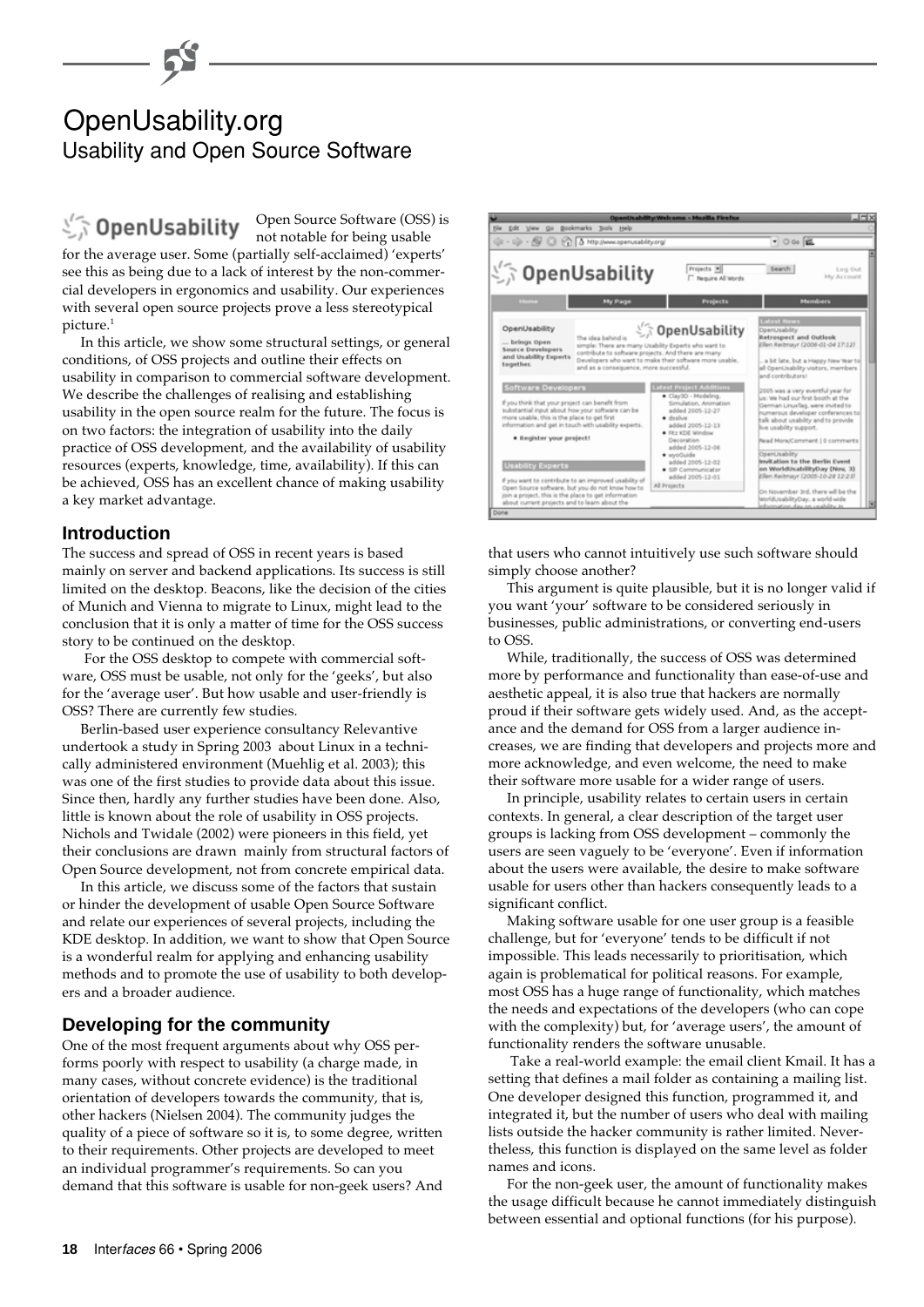#### **Jan Muehlig and Celeste Lyn Paul**

Does this lead to the conclusion that the program should only offer those functions that are relevant for average users? Which functions will be removed? What will be the response of those developers who wrote these functions? What will be the response of the users who chose the software exactly because it had those functions?

These conflicts became prominent when we worked on a redesign of the folder menu dialogs of KMail, to make them more usable for a wider audience. Removing or hiding exotic functions would reduce the cognitive load and visual clutter, and would likely support a quick perception of essential functions. On the other hand, some developers did not like these 'improvements' and questioned the competence of the usability experts.

Whether a project decides to prioritise the average user and increase compatibility beyond the hacker community will surely become more prominent in the near future. There may be space for compromise, but this conflict is not easy to bridge.

#### **Usability is trivial?**

In a highly disputed article, the renowned OSS evangelist Eric S Raymond curses the poor usability of the CUPS configuration system (a Unix printing interface). Raymond attacks the developers for their design negligence and concludes that they only needed Aunt Tilly in mind to design the software so that it was usable for her (and thus for everyone else too): Usability is trivial.

This assumption is well established in OSS, as well as in commercial software development. In fact, a fundamental misconception about usability is obvious: How do I know what Aunt Tilly needs? Have I observed her using the software? Do I know why she does what she does? Do I know which terms and concepts she understands? Probably not.

Instead, an image of a fictitious aunt and her usage environment is made up to represent the lower end of all users. Gruber (2004) is absolutely right when he points to the disdain of 'dumb users' that is implicit in this attitude. OSS seems to be more predisposed for such a stance, since its success is not necessarily dependent on a market, unlike commercial software.

If usability were so trivial that you only have to think about the right user, we would live in a world in which software disappears because it matches our needs so well that we wouldn't notice it anymore. Instead, usability in most cases is quite a laborious process. The software is tailored to the user so that it is intuitively, successfully, and efficiently usable in an enjoyable way.

In classic software development, this aim is ideally achieved by collecting and analysing data about the target users (the requirements) and then by developing the software, step by step, while checking it against the reality, the user, using prototypes. This procedure is complex and expensive, requires usability specialists and, of course, must be backed by the project management. If not, it is merely a lip service. OSS projects can decide for themselves if their software should be suitable for average users. If the developers make this decision, they must equally set up workflows and resources to achieve this goal.

#### **Usability as a bazaar?**

Collaboration in OSS projects was compared, by Raymond in his famous article 'The Cathedral and the Bazaar', with the mechanisms of a bazaar. OSS development is characterised by open communication structures: it is easy to get in contact with the developers and to provide feedback. Consequently, OSS should have the ideal conditions to achieve usable software through interaction with users. Can usability contributions work similarly? Or are there significant differences between usability contributions and bug fixes?

Maintainers of OSS projects can judge very well what is good code and what is not, even if they don't know the contributor. Bugs are usually objectively reproducible and are identifiable as either really a bug or not.

This is different for usability contributions. Let's say someone sends in a description of a usage problem and a solution to the project maintainers. How do the maintainers know that it is a real problem? How do they know that the suggestions really do solve the problem and for which users? From this, it is obvious that usability contributions cannot be be handled in the same way as code.

Aside from this, consistency or conformity to guidelines can easily be verified. Still, guidelines cannot sufficiently describe how to design a usable interface.

Without this basic foundation, usability becomes mere speculation and the aim of getting a more usable application for non-geek users cannot be achieved. These forums more often present personal opinions of users rather than applied usability knowledge. As Nielsen has repeatedly stated, 'users are not designers' and 'designers are not users' (1994).

 It seems unlikely that the 'wonder of the bazaar', where everybody speaks at the same time and, by way of magic, the right result comes out, does work for the field of usability. On the contrary, in the midst of many voices (and many opinions), the maintainers have difficulty trusting such opinions, and filtering noise to make a decision. Often a decision is never made and the software is left untouched and unimproved. This will only change if discussions are based on facts and mere opinions are better filtered.

Important parts of the bazaar are the communication channels on which the projects mostly rely: mailing lists, IRC (a kind of chat room), and bug tracking. These channels are well suited for technically savvy users, but are very difficult for non-geek users. In fact, they work as a filter distorting the representativeness of user feedback. But assuming that they were easy to access and to use, they still would be of little help for OSS projects. Imagine if thousands or millions of users report their problems, wishes, and solutions to the programmers, there would be no time left for coding. The problem of 'who is right' and 'whom shall I believe/trust' is still the same.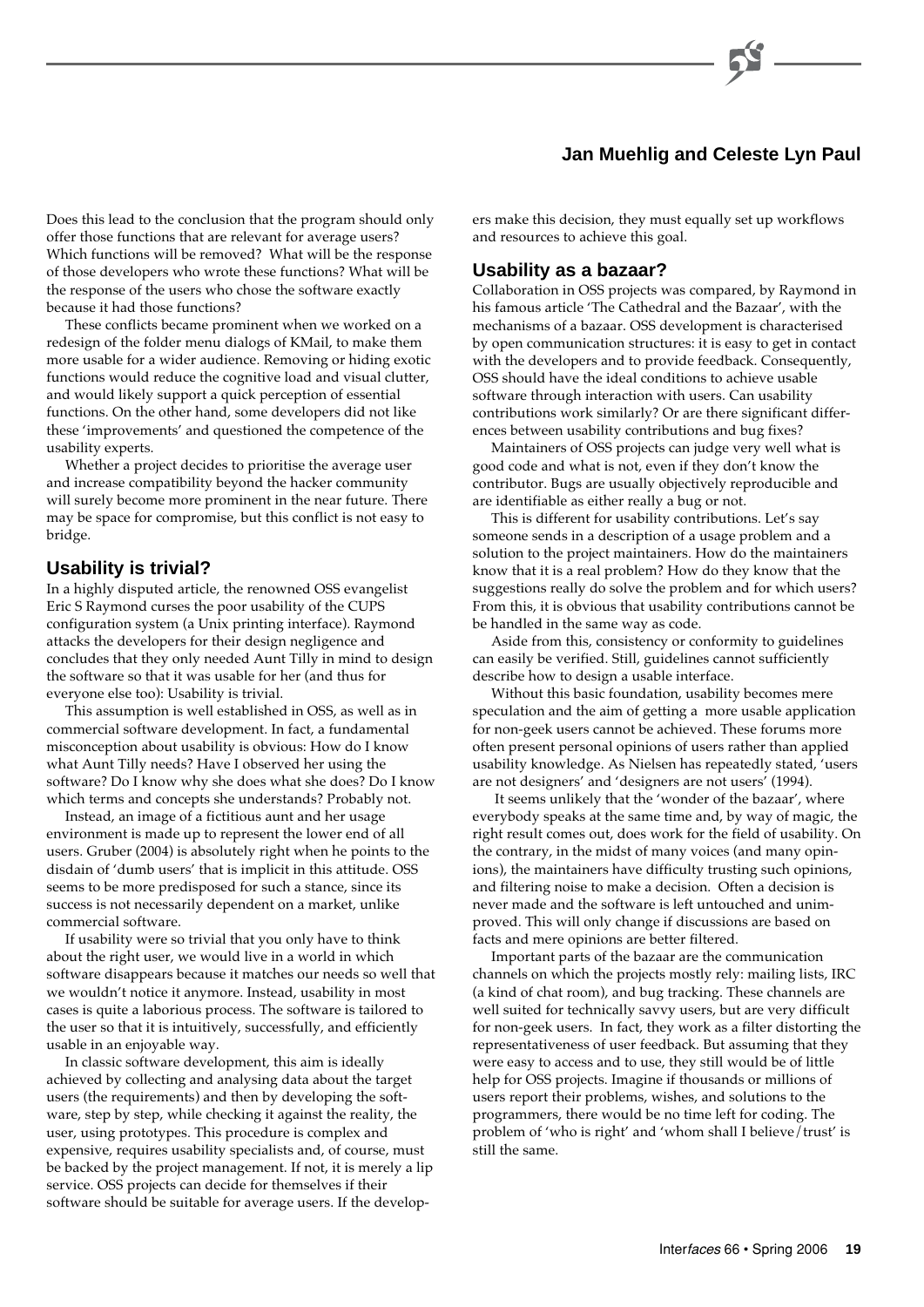#### **Missing resources**

From what we have described so far, it becomes clear that OSS projects have a fundamental problem: they lack usability resources that help achieve better usable software for nongeek users. The community has traditionally consisted of programmers, while usability experts are practically absent. Even in large desktop projects, like KDE, there is only a handful of members with strong usability skills.

There are exceptions where companies try to support OSS projects with their own experts (for example, OpenOffice.org and Sun Microsystems), but they are commercially motivated and do not always get the wide acceptance by the community. Also, the conflict of 'developing for the community' versus 'developing for the average (or marketable) user' gets even more emphasised.

#### **Speed is the key**

So far, we have mainly described the difficulties and handicaps that OSS faces with respect to becoming usable software. OSS has, however, a huge advantage over commercial software: the principle of 'release early and often'.

Professional usability engineering is effective when the software is presented to the user early in its development. The earlier such tests can be done, the easier and cheaper are changes and adaptations. This is where prototyping comes into play. Unfortunately, in commercial reality, it is neither done as often as expected, nor as early as needed.

For OSS, however, a constant publication of incremental 'prototypes' is simply part of the open source process: a fantastic situation for every usability engineer! With frequent releases, it is possible to integrate improvements step by step. Classic software development has a much more rigid framework which focuses on major releases and does not allow for many iterative usability changes. Here, OSS has a huge advantage – a killer feature – that can lead to better and more usable software but it requires usability resources.

#### **Open Usability**

In OSS development, usability experts are very rare, and procedures to integrate them are missing. On the part of



potential usability contributors, knowledge about the peculiarities of OSS development is missing – it is unclear what is expected and how to interact with the developers. On the part of the developers, it is unclear what they can expect from the usability experts, what is needed by them, and whether the contributions from the so-called usability experts can be trusted.

Changing this situation is one of the main motivations of the OpenUsability project. The idea was born at the KDE developers conference 2003 in Nove Hrady (Czech Republic) to which OpenUsability founders Jan Muehlig and Jutta Horstmann were invited. They discovered that interest in usability was very high but knowledge about usability and how to achieve it were lacking.

The result is a portal that aims to facilitate the interaction between usability contributors and developers. Projects can present themselves and communicate their wish to incorporate usability and improve their software – this is crucial to avoid misunderstandings and frustration because not all developers and projects are sold on usability. Likewise usability experts can get in direct contact with project maintainers or representatives and get a clear picture of what is needed.

Currently, the portal is being redesigned as a result of our experiences with many of the participating projects. We are looking forward to providing effective means and workflows for collaboration, as well as documentation, HowTos, and a general interface between OSS projects and usability resources.

#### **Trust**

One thing we have definitively learned during the last few years is the importance of trust. Typical open source projects rely on remote communication tools like mailing lists, IRC, bug tracking systems and code repositories.

Collaboration does not depend on seeing or sitting next to each other because code can largely speak for itself. Physical meetings are mostly not crucial for day-to-day development. But, as we said, usability input is different to bug reports and, in a world where many feel inclined to provide their 'usability expertise', it is difficult for developers to know who to believe and follow – or not. Therefore, personal relationships between usability engineers and developers are very important.

The developers are ultimately those who decide which changes do and do not get committed. If the developers do not trust the usability input, the changes will never get made. There is no executive power to force usability changes on an OSS project – rightfully so because many of these projects are very personal to those who maintain them.

While this may sound counterproductive at first, it is ultimately very fruitful. Established usability engineer– developer relationships have a high success rate of committed usability improvements due to the willingness and trust that the developer has for the usability engineer. The 'review' period of the usability feedback is greatly shortened if not eliminated because they have proved to be a trusted source.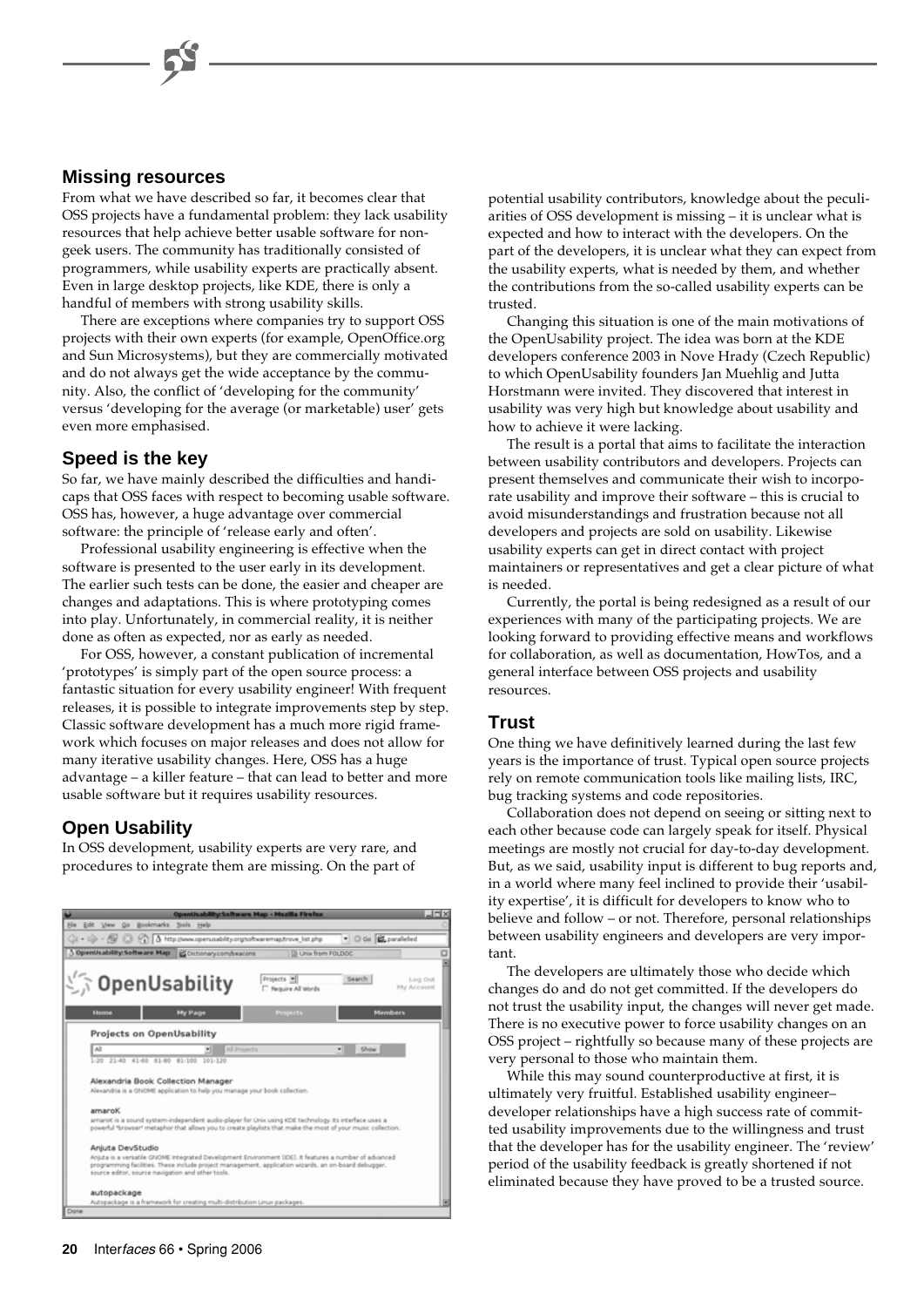#### **Invitation**

Open Source Software has specific disadvantages with respect to usability. This includes the traditional focus on code, the strong preference of functionality over accessibility, and a lack of good usability amplifies this. The current poor attraction and integration of usability contributors and the non-availability of usability resources are fuelling this even more.

But many projects are willing to become usable to nongeeks and to become the first choice of end-users. The interest in usability by the KDE and Gnome projects, and the many projects that participate in OpenUsability and in other efforts like the FLOSS-Usability group, is really promising. If OSS incorporates usability as a significant part of its development process, it can make full use of its advantages, including its 'rapid prototyping' framework. In which case, OSS may one day be notable for its usability.

In addition, Open Source usability can be an extremely rewarding field for any usability professional who wants to improve software for the sake of applying and sharing skills and knowledge. We invite everyone to contribute to a project and to take advantage of the open environment to provide free, usable software to the world (as well as sharpening your skills in the process). And it is a unique opportunity to help improve the free and open software you can use everyday.

#### **References**

Gruber, J. (2004), *Ronco Spray-on Usability*, http://daringfireball.net/2004/04/ [spray\\_on\\_usability, accessed 04 Feb 2006.](http://daringfireball.net/2004/04/ spray_on_usability)

- Muehlig, J., Horstmann, J., Brucherseifer, E. and Ackermann, R. (2003), *Linux Usability Study*[. http://www.relevantive.de/Linux-Usabilitystudie.html,](http://www.relevantive.de/Linux-Usabilitystudie.html) accessed 04 Feb 2006.
- Nichols, D. M. and Twidale, M. B. (2002), *Usability and Open Source Software*. Working Paper 02/10, Department of Computer Science, University of [Waikato, New Zealand, http://www.cs.waikato.ac.nz/~daven/docs/oss](http://www.cs.waikato.ac.nz/~daven/docs/osswp. html)wp.html, accessed 04 Feb 2006.
- Nielsen, J. (2004), Developer Spotlight: Jakob Nielsen, Builder AU, http:// www.builderau.com.au/webdev/0,39024680,39130602,00.htm, accessed 04 Feb 2006.

Nielsen, J. (1994), *Usability Engineering*, Morgan Kaufmann, 12–13.

- Raymond, E. S. (1998), *The Cathedral and the Bazaar*, First Monday **3**(3). http:// [www.firstmonday.org/issues/issue3\\_3/raymond/, accessed 04 Feb 2006.](http:// www.firstmonday.org/issues/issue3_3/raymond/)
- Raymond, E. S. (2004), *The Luxury of Ignorance: An Open-Source Horror Story*, [http://www.catb.org/~esr/writings/cups-horror.html,](http://www.catb.org/~esr/writings/cups-horror.html) accessed 04 Feb 2006.
- 1 See *Interfaces* 60 for a brief introduction to Open Source Software.

**Jan Meuhlig** jan.muehlig@relevantive.de **Celeste Lyn Paul** celeste@kde.org

Jan Muehlig is CEO of the Berlin-based user experience consultancy Relevantive, and president of the non-profit foundation OpenUsability.

Celeste Lyn Paul is senior interaction designer for User-centered Design, Inc. of Ashburn, Virginia, and one of the usability maintainers for the KDE project.

## Workshop Report **Peter J Wild and Claudia Eckert**

## International Workshop on Understanding Designers'05 Aix-En-Provence 17–18 October 2005

About 40 researchers from around the world gathered in Aixen-Provence to report on efforts to study designers in a variety of domains using a variety of empirical methods. The researchers came from a range of academic backgrounds and domains of interest, but an important feature of the workshop was in bringing researchers and educators together; the workshop format allowed for long and lively discussions.

The major emphasis of the research studies was on the conceptual phase of design, and studied this using experiments on design students. A smaller number of papers, mainly from an engineering design background, reported on empirical studies of large-scale engineering projects or interviews with experienced designers spanning the entire design process. These papers had a wider scope then the three main themes that John Gero identified in his summary:

- **1** Creativity and Design (both explicit and implicit),
- **2** Externalisation through sketching, drawing, etc, and
- **3** The connections between teaching and learning.

To us this workshop was once again a reminder that truly understanding designers, if not design, embraces understanding the differences as well as what is common between different design domains. Some of the observable differences include the tension between a novel or creative solution and a well-engineered product; validation of findings; accounting for the strengths and shortcomings of your chosen research method. This sort of event makes it possible to discuss these issues. However, we concur with John that the study of design processes has just begun.

Information about the programme can be found at: http://www.arch.usyd.edu.au/kcdc/conferences/sd05/

> **Peter J Wild** Innovative Manufacturing Research Centre University of Bath peter.j.wild@btopenworld.com

**Claudia Eckert** Engineering Design Centre University of Cambridge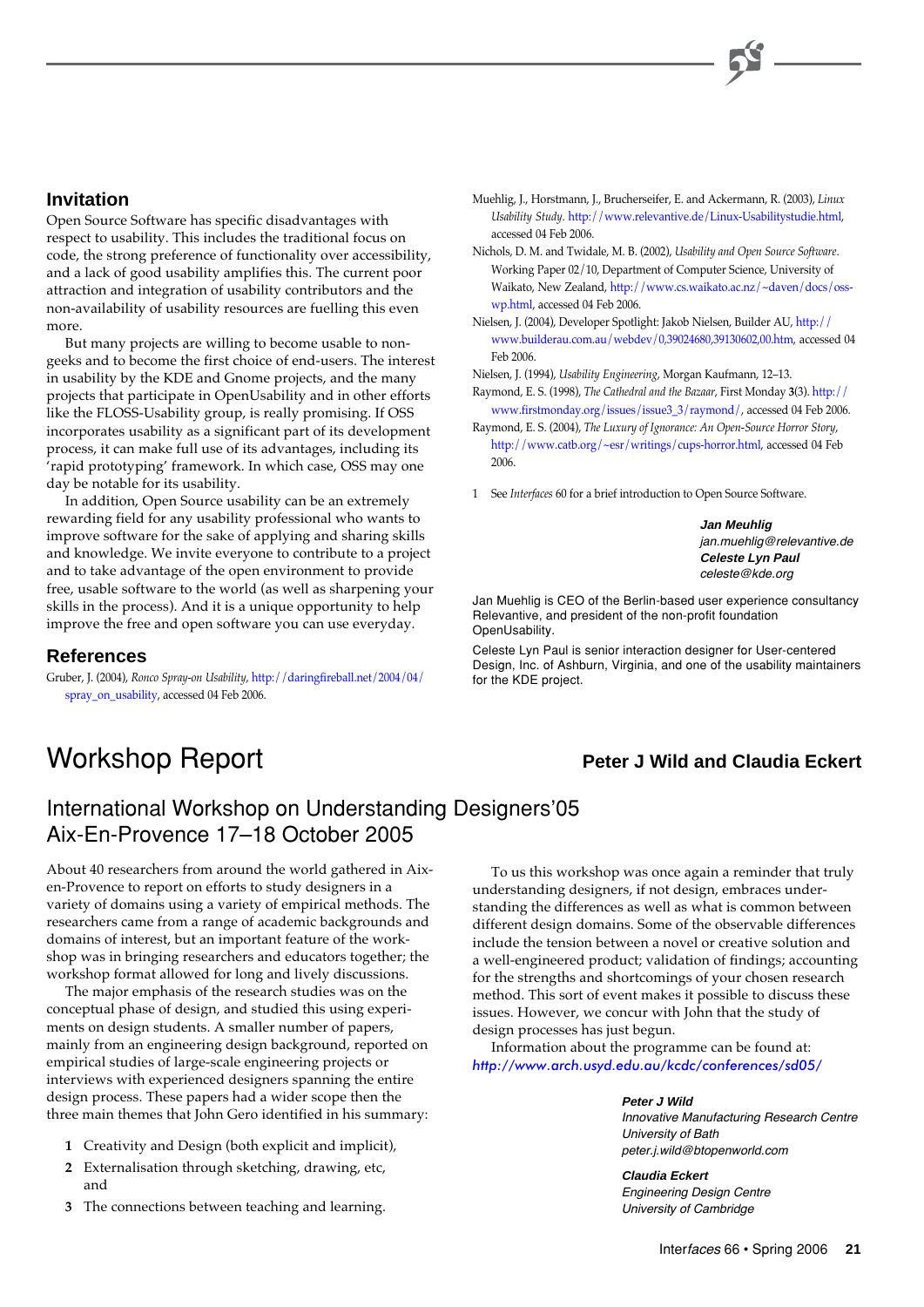# Experiencing design Fearful symmetry

With his wonderful book, *The Design of Everyday Things*, Don Norman ensured that a generation of interaction designers would be acutely aware of the layout of… stove tops. The concept of a natural mapping is now a familiar one: if the spatial arrangement of the knobs on a stove matches that of the burners, it is easy to see which knob corresponds to which burner. The correspondence between a square of burners and a line of knobs, on the other hand, is ambiguous and can lead to potentially disastrous usage errors.

My students offer comparable everyday examples of mapping problems:

The clothes dryers in the laundry rooms here on campus are poorly designed. They are arranged in pairs, with a single coin slot and controls between each pair. More than once, I have put in money and pressed the button to start the wrong dryer. If the other dryer is already being used by someone else, it is impossible to move your own clothes into it. I have ended up paying for other people's clothes to dry by mistake at least twice this semester!

One of the elevators I use has a 'walk through' design, with two sets of doors opposite each other. The elevator buttons are in two columns on a panel beside one set of doors. On the bottom row of the panel is a pair of buttons, side by side, for opening and closing one set of doors; the row just above controls the other set of doors. The problem is that there's no easy way to tell which row of buttons is for which doors, so when someone is running to catch the elevator as the doors close, and I reach out to push a button, I can't tell which is the right one.

Most discussions of mappings in the HCI literature focus on such examples and their analogies in user interface design. If we dig a bit deeper, though, we find a strong (but to my knowledge unrecognised) connection to another general concept in HCI, that of affordance.

Affordances can be thought of as opportunities for action in the environment, opportunities that can be perceived immediately or via exploration. The knobs on a stove are a good illustration. Knobs are contoured to fit the hand, such that they can be easily activated by a twisting motion. Even if I had no knowledge of the behaviour or purpose of a knob, I could still see that it is grippable; trying out different motions while gripping the knob would eventually teach me that twisting it is the correct action to take. (Perhaps surprisingly, knowing which direction to twist a stove top knob seems to be a matter of convention, based on a metaphor with 'increasing' time on a clock face.)

Harold Thimbleby has suggested that central aspects of affordance are captured by the concept of symmetry. For example, a knob has an affordance for grippability because of the symmetry between its shape and the configuration of my fingers as they close on it. In 'Reflections on Symmetry' ([www.uclic.ucl.ac.uk/usr/harold/srf/avi2002.pdf](http://www.uclic.ucl.ac.uk/usr/harold/srf/avi2002.pdf)),Thimbleby writes:

 Hence Gibson [who coined the term "affordance"] assumed the human (i) recognises a set of symmetries (ii) particular sets of symmetries stimulate particular responses. Together these ideas constitute affordance.

#### **Robert St Amant**

One of Thimbleby's key insights is that symmetry in the user interface generalises beyond visual arrangements to states and actions: if a system has translational symmetry, for example, then an action taken in *this* interactive context has the same effect as in *that* context.

Mappings and affordances come together in the process of learning how to act in an environment. If I have some set of objects that can be acted upon to cause changes in the environment, as in the examples above, then natural mappings are spatial symmetries that tell me *where* to expect a change when I interact with a specific object. Affordances of the kind described above are procedural symmetries that tell me *how* I can interact with an object and sometimes, by translation, what I can expect will happen as a result.

In user interfaces, many common conventions for layout and function can be traced to the appropriate use of symmetry. For example, buttons for scrolling upward are always above, not below, buttons for scrolling downward – a natural mapping. A horizontal slider that controls vertical scrolling would break a symmetry based on orientation.

Natural mappings are not always unique, however. In visualisation applications such as Google Earth, for example, it's possible to zoom in on points of interest. Zooming in can be interpreted as 'moving closer', which in this application is handled by moving a vertical control upward. But zooming can also be thought of as 'increasing the level of detail', which could be handled by the same vertical control or by moving a horizontal control to the right (a convention based on an analogy to a number line).

Affordances, in the form of the symmetrical translation of actions, can also be seen in the user interface. Moving about locally in a visualisation is sometimes supported by a dragging action on the scene displayed – an action that corresponds to sliding a paper map across a desk. Sometimes an interface does not entirely meet expectations; in trying to change the angle of view of a map in Google Earth, for example, I tried 'pressing down' on the lower part of the map to tilt the surface, but to no effect. What's important here is that analysis of the actions possible in one context can help designers understand what is expected in similar contexts.

> **Robert St Amant** [http://www.ncsu.edu/~stamant](http://www.ncsu.edu/~stamant/)



Robert St Amant is an associate professor in the computer science department at North Carolina State University. The work in his lab is a blend of human–computer interaction and artificial intelligence, with an emphasis on planning concepts. He's interested in building intelligent tools to help users with complex tasks.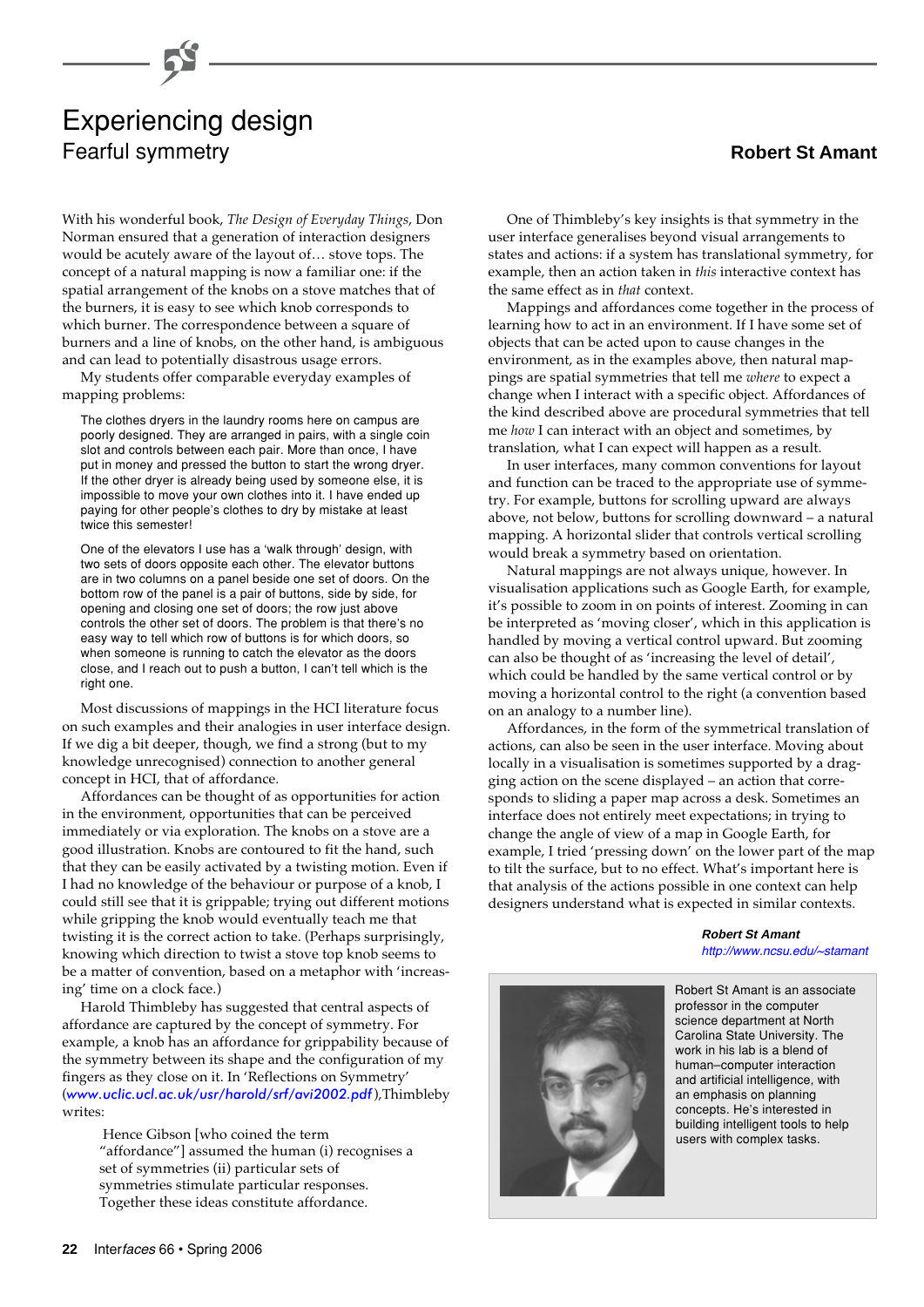## **Interfaces reviews Edited by John Knight**

Welcome to the Spring edition of Interfaces Reviews. Stuart Smith, Robert Ward and myself review three books on games. Interestingly, we reach similar conclusions on the topic. Firstly, games are tricky things to research and design as they bridge a number of disciplines and interests including the commercial imperative to sell stuff. Secondly, the research, player and developer communities could work together more closely for their mutual benefit. Indeed, many of the design issues faced by the gaming industry (e.g. emotion and motivation) are the same ones being explored by the HCI community.

Creating Emotion in Games: the craft and art of emotioneering™ David Freeman New Riders Publishing (2004) Paperback, 538 pp Illustrated: colour and monochrome List price: £38.99 ISBN 1-59273-007-8

The idea behind this book is that emotion is a major key to success in the games market, therefore games that are emotionally deep will 'reach players' hearts and really make them care about the game's story and characters'. The book is therefore more creative and inspirational than academic and analytical, aimed at games designers rather than academics – in fact at one point it says it is for magicians.

The book's author is an experienced screenwriter who teaches screenwriting classes in New York and Los Angeles, and now provides design and writing consultancy to well-known games corporations. He follows an approach he developed as a screenwriter, describing techniques that can be used 'to create characters, dialogue, scenes and plots … refreshingly unique and layered with emotional depth'.

Most of the techniques are accompanied by examples from novels, films, segments of dialogue, imaginary game scenarios and imaginary non-player characters (NPCs) to illustrate the creation of motivation, mystery, allure, anticipation, bonding, plot deepening, and so on. Things would seem to have come a long way since Malone's thesis that just challenge, fantasy and curiosity make computer games fun.

The main part of the book presents '32 categories of emotioneering™ techniques' (pp 45–417). This is preceded by a short introduction proposing why 'emotioneering' is important, and setting out some differences between screenwriting and computer games (e.g. NPCs have to use minimal dialogue both to convey information and to enhance emotion). The last section of the book consists of an exploration of how the techniques might be applied in three hypothetical games (e.g. you are a Roman soldier who has just escaped fatal injury because a friend confronted death and died in your place), afterthoughts about types of fun (e.g. combat, travel, bartering), sources of inspiration (e.g. childhood, our fantasies) and miscellaneous collected thoughts and ideas. But the core of the book consists of the 32 'emotioneering' techniques. My own main point of interest was to wonder what this might offer us as HCI researchers and practitioners.

From a theory perspective I was drawn to an interesting looking diagram on page 40 that plots techniques for making things interesting against techniques for making them emotionally deep, suggesting that interesting and deep are different things, and that when these two concepts are applied to the five areas of dialogue, characters, relationships, scenes and plots then there are ten categories of techniques. But the diagram is only indicative and unpopulated, and is said to apply only to films and TV. 'When it comes to games … there are not ten but rather 32 categories of techniques that you can use to emotionally engage a player' (p 40). There is little further explanation of how these 32 categories are derived or organised. This book is not the place to look for explanations of the emotional relationship between people and technology or theoretical contributions to design practice.

So does it offer methods or techniques that might be repeatable, measurable, predictable, and so on (even though one suspects these very words would be anathema to the author)? One proposal is that NPCs

can be made interesting by giving them a 'character diamond' of four different traits. For example you might have an NPC that is sly, heroic, absentminded and aesthetic, all manifest in the action or dialogue of that character. The character might then be made deep as well as interesting by giving it a hidden secret or emotional pain. However, it would seem that, for this to be effective, the person writing the dialogue for the character needs to be 'a wordsmith with a hotline to the muses' with a gifted actor for the voiceover (p 65). Many of the techniques rely on quality of dialogue. Instead of a cook saying "Here's your food" it might be more interesting to hear instead "It's probably chicken" or emotionally deeper to hear "You know, our kids won't even care about this war." In this way, Freeman works through his 32 categories, creating relationships and chemistry between NPCs, creating deep and interesting plots, associating symbols with emotions, binding story to gameplay, and so on. Plenty of ideas, but little by way of instant recipes or principled design guidelines.

I feel I now have better understanding of why I feel more positive towards my cyberbuddy than 'Clippy', the dreadful paperclip assistant, and designers of embodied agents and computer-assisted learning scenarios might find the book an enriching source of ideas. The book might also provide testable hypotheses for affective computing researchers, although I struggled to find them. But basically this book is written to inspire games designers, and it probably does that reasonably well.

#### **Robert Ward**

Division of Psychology University of Huddersfield r.d.ward@hud.ac.uk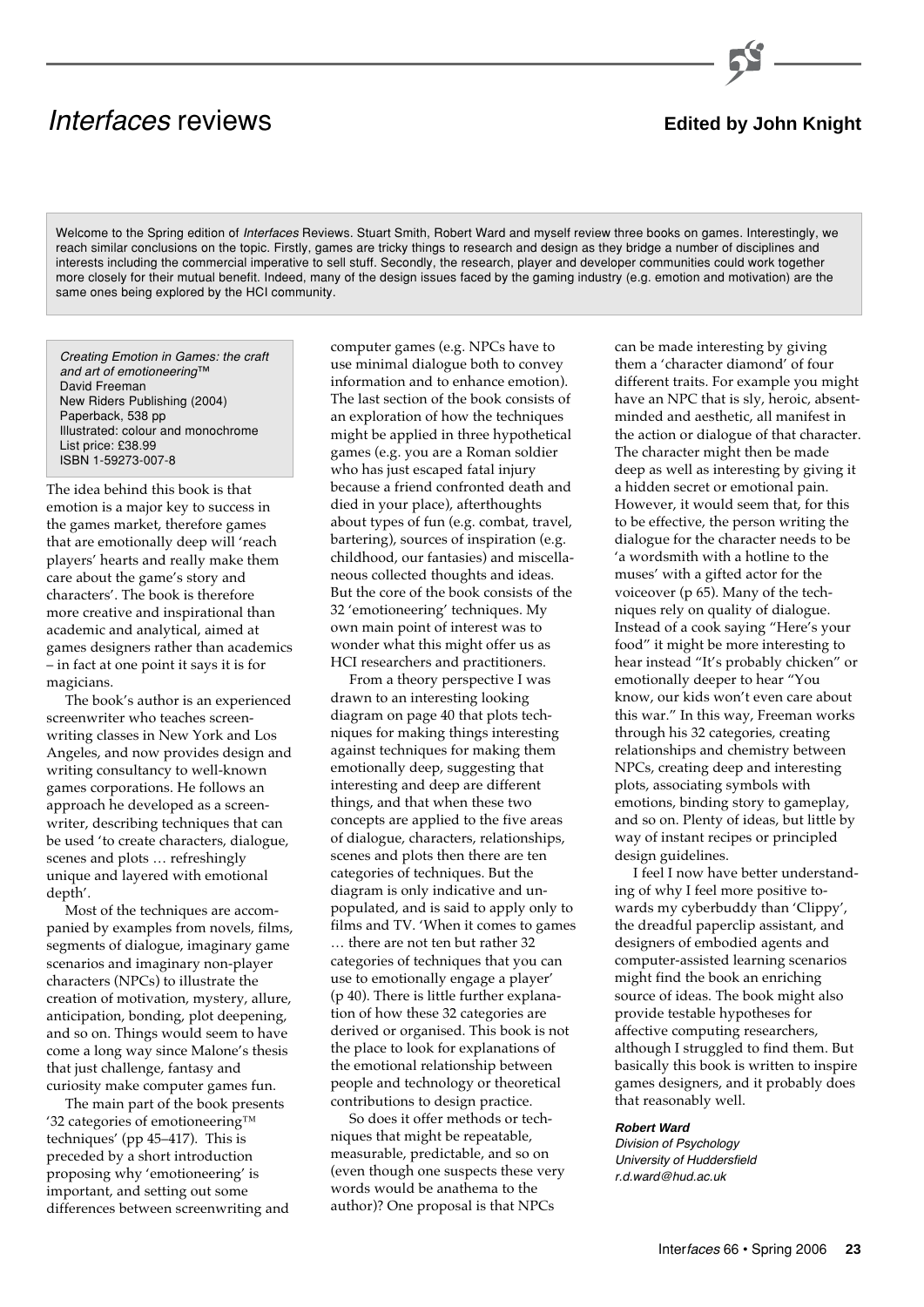Gameplay and Design Kevin Oxland Addison Wesley (2004) Paperback, 368 pp Illustrated: monochrome List Price: £32.99 ISBN 0-32120-467-0

Kevin Oxland's book leaves me with a problem. I want to recommend it strongly because here is a book that is passionately written, with lots of interesting real world examples and useful tips. The style is friendly and readable and should appeal to a wide range of people. However I have to hold back on my praises because it lacks authority.

*Gameplay and Design* is an ambitious introductory textbook. It is aimed at a wide audience and therefore has to try to please different kinds of readers. Oxland claims to offer his audience 'a solid foundation on which to build from'. The book is split into two parts: Part 1 looks at what makes up a game and how to design for it, while Part 2 considers the documentation of that design. The author believes the work has something to offer everyone interested in the games industry, irrespective of their background. The book is interesting to read but much has to be taken on trust. Indeed it is impossible, realistically, to test the claim that a solid foundation is on offer here.

One of the biggest barriers to recommendation is that there are very few places where the author cites the work of others. On the rare occasion where he does do this, it is incomplete. For example, research cited in Chapter 5 does not appear listed in full in the reference section nor the bibliography. This means that a novice to game design could be left wondering if Oxland is the only expert in this field.

This is a shame because Oxland is an experienced games designer. His writing demonstrates an almost innate knowledge of this industry and this can only be a testimony to his ability. Indeed, Oxland has a string of successful games to reinforce his experience in the competitive world of commercial game development. Naturally, there is a trade off between offering conceptual rigour and maintaining the book's accessible first-hand insights into the industry.

On a more positive note, there is much that is useful about this book. Oxland delivers a vivid sense of

design for the real world, one where deadlines, budgets and things going wrong exist and impact on our work. Indeed, I am sure that many people involved in designing any computer system, will probably relate to the feeling he conveys that the process of design is still misunderstood and underrated by the industry at large.

In the first part of the book the author analyses the construction of a game. He then looks at the constituent parts and how to design them. He considers the players' motivation and the interaction of the game with the end user. He also looks at the different types of game and how to adapt the design process for them. Oxland shows that the genres of games available are growing; ranging from role-play, such as Dungeon Siege® and action adventure such as Burnout™ through to puzzle games such as the classic Tetris®. He considers the demands these genres place on the designer. Throughout, his opinion is reinforced by examples of real commercial games and of his own example constructed for the book. This is a design for a game called 'Norbot'.

This first section is an interesting overview of the current games development process. It seems widely acknowledged (and is in the book) that the days of the successful solo bedroom-based games programmer are long gone. The industry has grown up and the development of games for multi-platforms and multi-players requires teams of co-operating specialists. In addition, Oxland infers that the development of a game cannot be owned by an individual nor, would it seem, can the design process. He writes about the need to co-operate with the artists and programmers but makes a clear distinction between games design, artistry and the technology. That revelation will still come as a shock to some in the development field!

The second part is much shorter and is meant to consider the documentation required to achieve part 1 successfully. Templates are provided and appear to be quite useful and detailed. The final chapter also considers career pathways into the games industry, which sits awkwardly in a section about documentation. There is a strand running through the book that tackles career options and perhaps this

could have been made into a concluding section in its own right.

Despite the many positive features of this book and the author's compelling enthusiasm for his field, I am still left wondering about the strength of the work. Without substantial referencing, it remains the opinion of just one professional. And there is a inherent contradiction to the book. Oxland himself notes that the design process is not a solo activity but his book about it is. In places it feels like he is trying to cover every area himself. Oxland has much to say that is probably valuable to the reader but it needs to be proven. A reworking with references would produce a more authoritative work. Alternatively, the inclusion of other experts would make it more representative of the gaming world.

#### **Stuart Smith**

MIMAS (Manchester Information & Associated Services) University of Manchester Stuart.M.Smith@manchester.ac.uk

Handbook of Computer Game Studies Joost Raessens and Jeffrey Goldstein (eds) MIT Press (2005) Hardback, 496 pages Illustrated: monochrome List Price: £32.95 ISBN 0-262-18240-8

The book has six parts that deal with history, design, reception, audience, aesthetics and the social and cultural aspects of gaming. It brings together fourteen contributors who tackle these issues from a practitioner and research perspective. Authors include some well-known researchers such as Sherry Turkle, and many of the authors are involved in New Media Studies (p 424). The book is particularly welcome given the the dearth of scholarly books on the subject. The length and large format reinforce the handbook's reference credentials.

The book has some difficult problems to tackle. Research findings on such important issues as violence are often contradictory. In addition, potentially useful contributions from other disciplines (e.g. cinema) are hampered by the unique character of games. This leads to disputes, including whether games are narrative or non-narrative (p 219). Britta Neitzel notes 'Research work on computer games cannot avail itself of a long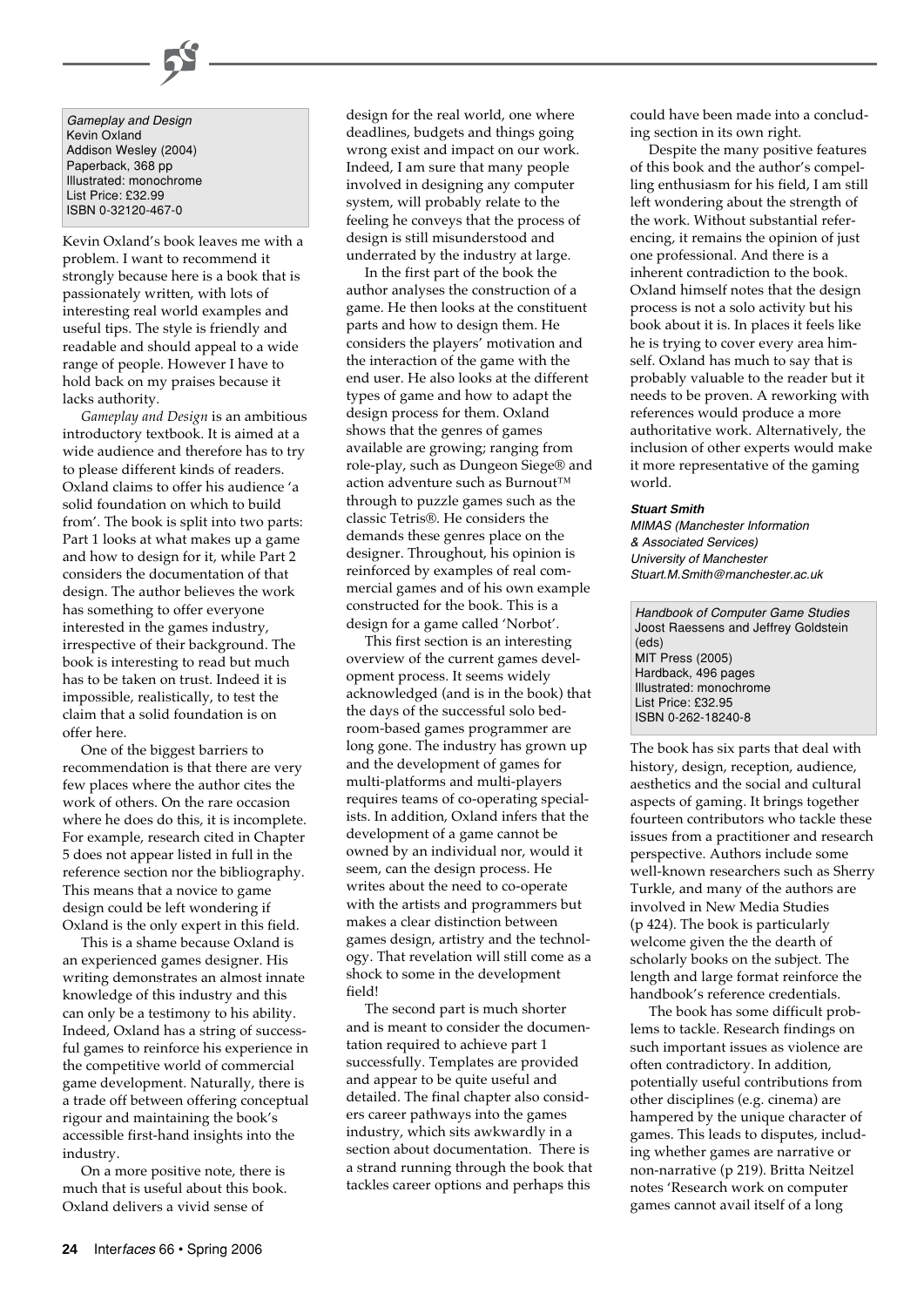

tradition – popular games are just thirty-five years old' (p 227).

Difficulties are further exacerbated by the skewed demographics of the gaming world. Sandra L. Calvert notes that 'boys are … typically spending twice as much time gaming as girls' (p 125). The influence of this audience naturally affects which games are produced and what research is conducted. In some ways, the book is about broadening the audience for games.

The best chapters draw on relationships with the gaming audience through design and participation. Unfortunately, these links are concentrated on the fringes of the gaming industry and non-gaming community. Exceptions include Anne-Marie Schleiner's look at the 'Gamer Culture' and end user modifications and Douglas Rushkoff's 'Renaissance Now! The Gamers Perspective'.

The book starts at the prehistory of gaming. Erkki Hutamo goes back to before the industrial revolution 'as manifestation of the human–machine relationship' (p 4). Steven Mailiet and Gust de Meyer bring things up to date. The authors note that 'it is remarkable that almost all genres known today already existed in a prototypical form in the early 1980s' (p 31). The history ends with a chapter on mobile gaming.

A more sociological history would have been useful here, particularly an analysis of the impact of industry on

content and consumption. This is partly redressed by chapters (e.g. Isabelle Raynauld) linking the gaming world to cinema. Henry Jenkins' great chapter is based on Gilbert Seldes and offers a cinematic approach to criticism. Corollaries of cinema include genre, narrative and interactivity. And, these three issues underpin much of the analysis including chapters by Juul, Wolf, Salen and Zimmerman.

The importance of play is evident in many chapters. This is often referenced with 'Homo Ludens' by Johan Huizinga. This leads Katie Salen and Eric Zimmerman to propose that 'the goal of successful design is the creation of meaningful play' (p 60). They suggest that meaningful play consists of 'the way game actions result in game outcomes to create meaning … [and] occurs when the relationships between actions and outcomes in a game are both discernable and integrated in the larger context of the game' (p 60–61).

The centrality of play lends games to more utilitarian ends. The most obvious of these ends are educational although Jos de Mul offers a compelling investigation (drawing on the work of Paul Ricoeur) of 'the way computer games construct our identity…' (p 251). Mark Griffiths' chapter breaks the stereotype of games as 'shoot em ups'. His chapter (The Therapeutic Value of Video Games) includes examples of gaming in pain

relief, rehabilitation, development of social and communication skills, tacking attention deficit syndrome and care for the elderly.

Play can also be harmful and much of the research is based on empirical studies of audience reception. Given the demographics, this focuses on developmental issues such as the effect of violent games. The concluding chapters introduce a sociological dimension to the analysis. These see games in terms of gender (e.g. Birgit Richard and Jutta Zaremba) and political intervention (e.g. The 'Ethnic Cleansing' Game, p 319) including race (e.g. Anna Everett).

Authors tackle these issues with authority and balance. Jo Bryce and Jason Rutter conclude that 'it is important to see … beyond the game text', and that an overly deterministic approach to the construction and influence of gender is restrictive. (p 307). 'Games as Social Phenomenon' ends this solid work. Like other sections, it offers a prescient and multidisciplinary perspective on computer games. Well written and authoritative, this book is one to recommend for your library.

#### **John Knight**

Director of User-Lab Birmingham Institute of Art and Design Gosta Green **B4 7DX** 0121 331 7868 John.knight@uce.ac.uk

#### **Other books to try…**

Clarisse Sieckenius de Souza's The Semiotic Engineering of Human Computer Interaction. This book has the plaudits of Terry Winograd and Donald Norman and promises a practical application of semiotics to design. Well, let's see.

Bolter and Gromala's Windows and Mirrors... Interaction Design and the Myth of Transparency is also vying for my attention. It sees the authors 'argue that contrary to Donald Norman's famous dictum, we do not always want our computers to be invisible "information appliances"'. On first reading it tackles HCI, but misses out on the seamful/seamless interaction debate. However, it may well predate this debate as it came out in 2003!

Talking of Donald Norman, tantalising news comes of his next publication, provisionally entitled Cautious Cars and Cantankerous Kitchens. More news from the Nielsen/Norman Group in the next issue.

The Encyclopaedia of HCI has been published by the Idea Group and promises to be 'the most thorough and definitive source providing coverage of everything related to the field of human computer interaction'. Lastly, the second edition of Steve Krug's Don't Make Me Think: A Common Sense Approach to Web Usability hit the shops in the winter. I quote the publishers (my italics):

Steve adds three new chapters – in the same wry and entertaining style as the original – that explain why people really leave Web sites (Usability as Common Courtesy), how to make sites usable and accessible (Web Accessibility, CSS, and You), and the art of surviving executive design whims… plus a new preface and updated recommended reading.

#### **Publications due in Spring 2006**

Change of State: Information, Policy, and Power by Sandra Braman (MIT) Group Cognition: Computer Support for Building Collaborative Knowledge by Gerry Stahl (MIT) Thinking about Android Epistemology edited by Kenneth M. Ford, Clark Glymour, and Patrick J. Hayes (MIT)

#### **Looking forward to the next issue**

In the next issue, Interfaces Reviews will tackle Information Architecture. Expect reviews of the key books in this area including: Information Architecture for the World Wide Web by Louis Rosenfeld and Peter Morville Information Architecture: Designing Information Environments for Purpose edited by Alan Gilchrist and Barry Mahon Information Architecture Handbook: A Hands-on Approach to Structuring Successful Websites by Eric Reiss Information Architecture: Blueprints for the Web by Christina Wodtke

If you have any comments on Interfaces Reviews email John.knight@uce.ac.uk.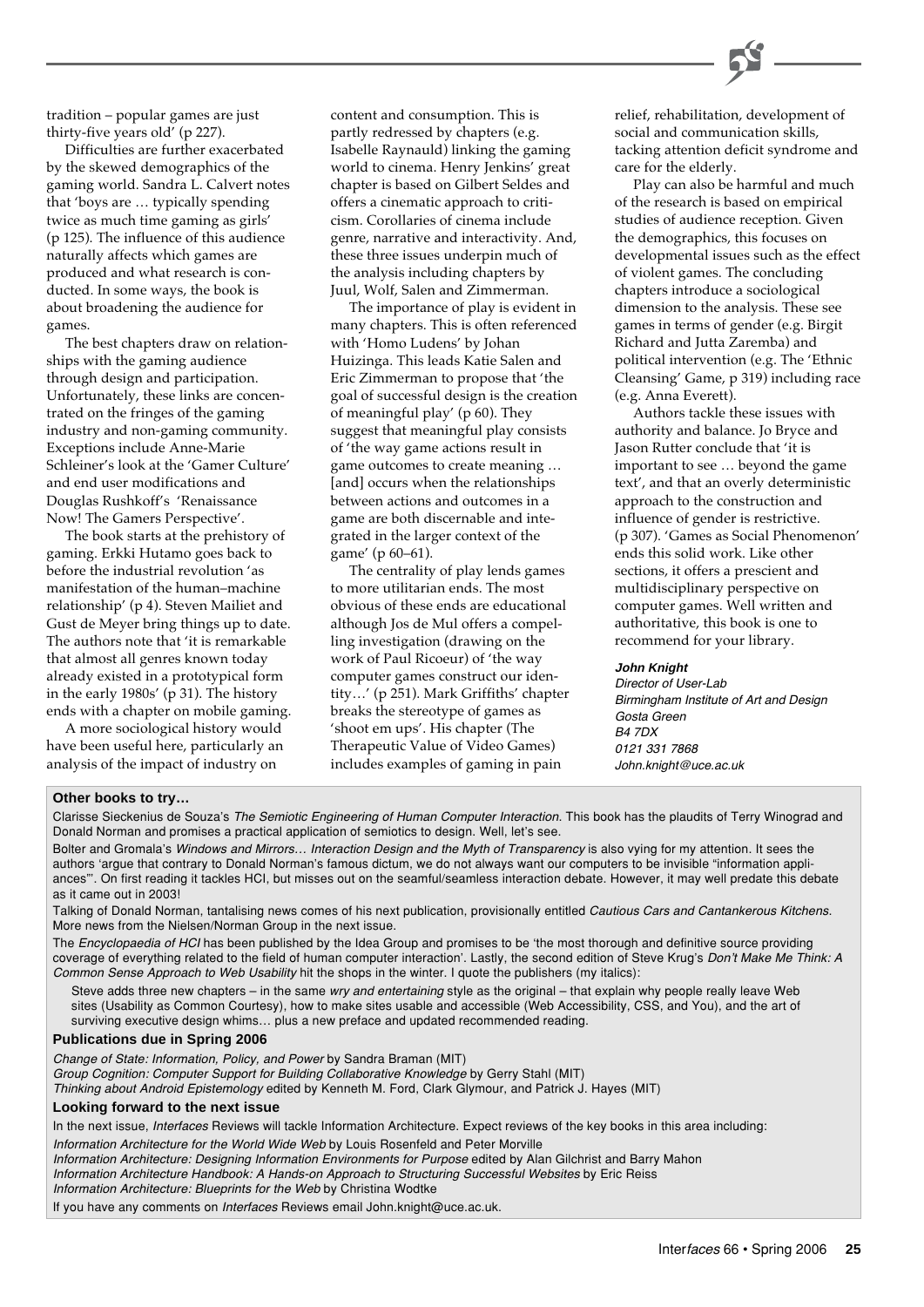## Profile Nick Bryan-Kinns talks to Alan Dix



I'm a lecturer in HCI and research into mutual engagement in creative collaborations at Queen Mary, University of London. Several years ago I left the champagne soaked sofas of bankrupt.com to work for a large consultancy which soon made me realise that what I really wanted to do was research into collaborative music making. Some years later I now have a couple of research projects investigating the nature of mutual engagement in group music improvisation, and am even trying to commercialise the

results. For some bizarre reason I also thought it would be a good idea to chair HCI 2006. And, oh yes, before I forget, I did do a PhD many years ago, but it was on something quite unrelated to what I'm doing now.

> *What is your idea of happiness?* Being on the edge of madness

*What is your greatest fear?* Sleeping

*With which historical figure do you most identify?* Figure 8

*Which living person do you most admire?* To save their embarrassment I shan't mention them by name, but they are definitely alive

*What is the trait you most deplore in yourself?* That I've never learned yoga

*What is the trait you most deplore in others?* People who make excuses

*What vehicles do you own?* A car, a bike, and a mechanical dog

*What is your greatest extravagance?* Lockets

*What makes you feel most depressed?* Television

*What objects do you always carry with you?* A mechanical dog

*What do you most dislike about your appearance?* That I don't have enough new clothes

*What is your most unappealing habit?* Driving in Wales

*What is your favourite smell?* London streets in the Summer after a brief rain shower

*What is your favourite word?* Confabulate

*What is your favourite building?* Anything with a top floor

*What is your favourite journey?* Leaving the house in the morning and knowing where I'm going

*What or who is the greatest love of your life?* It's a secret

*Which living person do you most despise?* Despise is rather a harsh word

*On what occasions do you lie?* I don't

*Which words or phrases do you over-use?* In text: "In order to…". In speech: "So, …".

*What is your greatest regret?* Regrets can eat you up, you know

*When and where were you happiest?* Yesterday was pretty good, today is panning out quite well so far

*How do you relax?* With music

*What single thing would improve the quality of your life?*

Being able to play the piano

*Which talent would you most like to have?* Being able to play the piano

*What would your motto be?* The most beautiful thing in life is simply to love and be loved

*What keeps you awake at night?* Monosyllabic utterances

*How would you like to die?* **Quickly** 

*How would you like to be remembered?* Fondly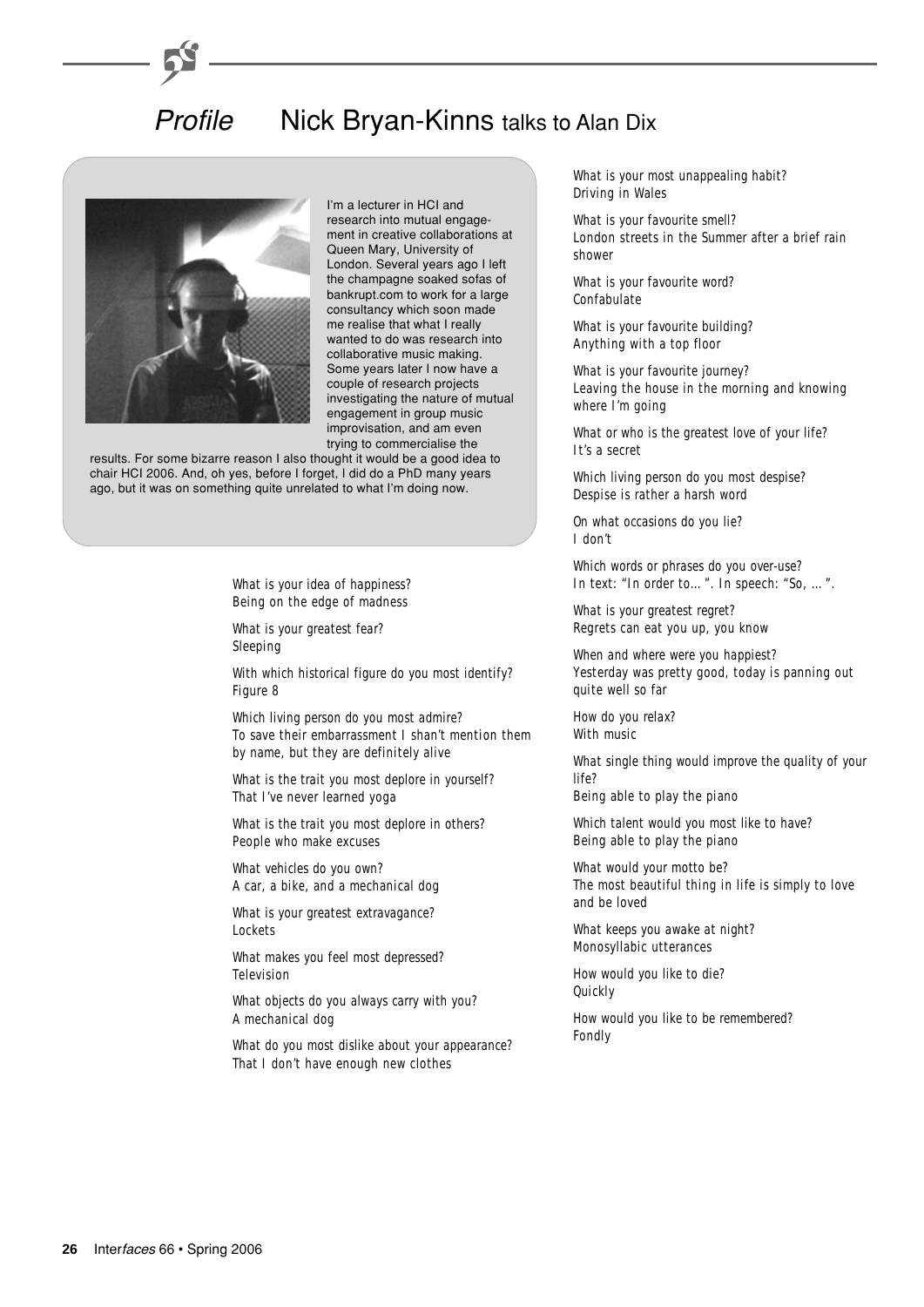| www.bcs-hci.org.uk                                                                                                                                                                                                                                                                                            |                                                                                                                                                                                                                   |
|---------------------------------------------------------------------------------------------------------------------------------------------------------------------------------------------------------------------------------------------------------------------------------------------------------------|-------------------------------------------------------------------------------------------------------------------------------------------------------------------------------------------------------------------|
| <b>Contact Details</b> (Give a personal contact when asking for Corporate Membership)                                                                                                                                                                                                                         | Membership Fee                                                                                                                                                                                                    |
| Title.                                                                                                                                                                                                                                                                                                        | Membership classes and fees for 2005-2006 are:                                                                                                                                                                    |
| $\alpha$ , and a consequence of the consequence of the consequence of the consequence of the consequence of the consequence of the consequence of the consequence of the consequence of the consequence of the consequence of the                                                                             | Corporate membership entitles the organisation to 8 copies of <i>Interfaces</i> and other mailings; membership rate for any 4<br>Student £10 Corporate £235<br>$\Box$ Non BCS Member £35<br><b>BCS Member £30</b> |
|                                                                                                                                                                                                                                                                                                               | individuals at British HCI Group events, as well as a free one-page entry in the membership handbook.                                                                                                             |
|                                                                                                                                                                                                                                                                                                               | Journal Subscription to 'Interacting with Computers'                                                                                                                                                              |
|                                                                                                                                                                                                                                                                                                               | Elsevier Science. Members may subscribe to this journal at a reduced rate (£55.00). Vol 18:1<br>The HCI Group manages a journal, Interacting with Computers, published quarterly by                               |
|                                                                                                                                                                                                                                                                                                               | will appear in the Winter of 2005/2006.                                                                                                                                                                           |
| $\perp$ ; my home address<br>Please send mailings to: my work address                                                                                                                                                                                                                                         | $\overline{f}$<br>Please send me Vols 15 & 16 of Interacting with Computers (£105)                                                                                                                                |
| Membership Status                                                                                                                                                                                                                                                                                             | Please send me a free sample issue                                                                                                                                                                                |
|                                                                                                                                                                                                                                                                                                               |                                                                                                                                                                                                                   |
|                                                                                                                                                                                                                                                                                                               | <b>Payment</b>                                                                                                                                                                                                    |
|                                                                                                                                                                                                                                                                                                               | I enclose a cheque/postal order (in Pounds Sterling only please), made payable to<br>Please enter the total amount for membership and subscriptions                                                               |
| Professional Interests (please indicate up to six areas of professional interest)                                                                                                                                                                                                                             | <b>British HCI Group</b><br>ă                                                                                                                                                                                     |
|                                                                                                                                                                                                                                                                                                               | Please debit my Access/Visa/Mastercard                                                                                                                                                                            |
|                                                                                                                                                                                                                                                                                                               | Expiry<br>Card number                                                                                                                                                                                             |
|                                                                                                                                                                                                                                                                                                               |                                                                                                                                                                                                                   |
| Do you wish your contact details and professional interests to be listed in the Membership Directory<br>sent to all members of the group? (We will NOT use your home address, unless that is all you have<br>Membership Directory<br>$\sqrt{2}$<br>Yes<br>given us.)                                          | The information provided on this form is to my knowledge correct and I agree to the<br>conditions stated.                                                                                                         |
|                                                                                                                                                                                                                                                                                                               | Signature:                                                                                                                                                                                                        |
| Getting Involved                                                                                                                                                                                                                                                                                              | Card holder's name and address if different from above:                                                                                                                                                           |
| We are always looking for people interested in contributing to HCI group activities by, writing for<br>Interfaces magazine, helping run the annual conference or joining the executive. If you are able to<br>contribute in this way or if you have ideas for 1-day meetings or new activities please contact |                                                                                                                                                                                                                   |
| Janet Read (JCRead@uclan.ac.uk)                                                                                                                                                                                                                                                                               | Send completed forms and cheques to:                                                                                                                                                                              |
|                                                                                                                                                                                                                                                                                                               | <b>HCI Membership, British Computer Society,</b>                                                                                                                                                                  |
| Data Protection Act                                                                                                                                                                                                                                                                                           | 1 Sanford Street, Swindon, SN1 1HJ, UK                                                                                                                                                                            |
| be used,<br>under our strict control, for mailings judged by the British HCl Group Executive to be of value to<br>The data on this form will be treated as confidential to the BCS. Names and address may b                                                                                                   | Queries about membership can also be e-mailed to: hci@bcs.org.uk<br>$(Tel + 44(0)1793417417)$                                                                                                                     |
|                                                                                                                                                                                                                                                                                                               |                                                                                                                                                                                                                   |

*British HCI Group – Application Form 2005–2006 Please print or type*

British HCI Group - Application Form 2005-2006 Please print or type

the membership.